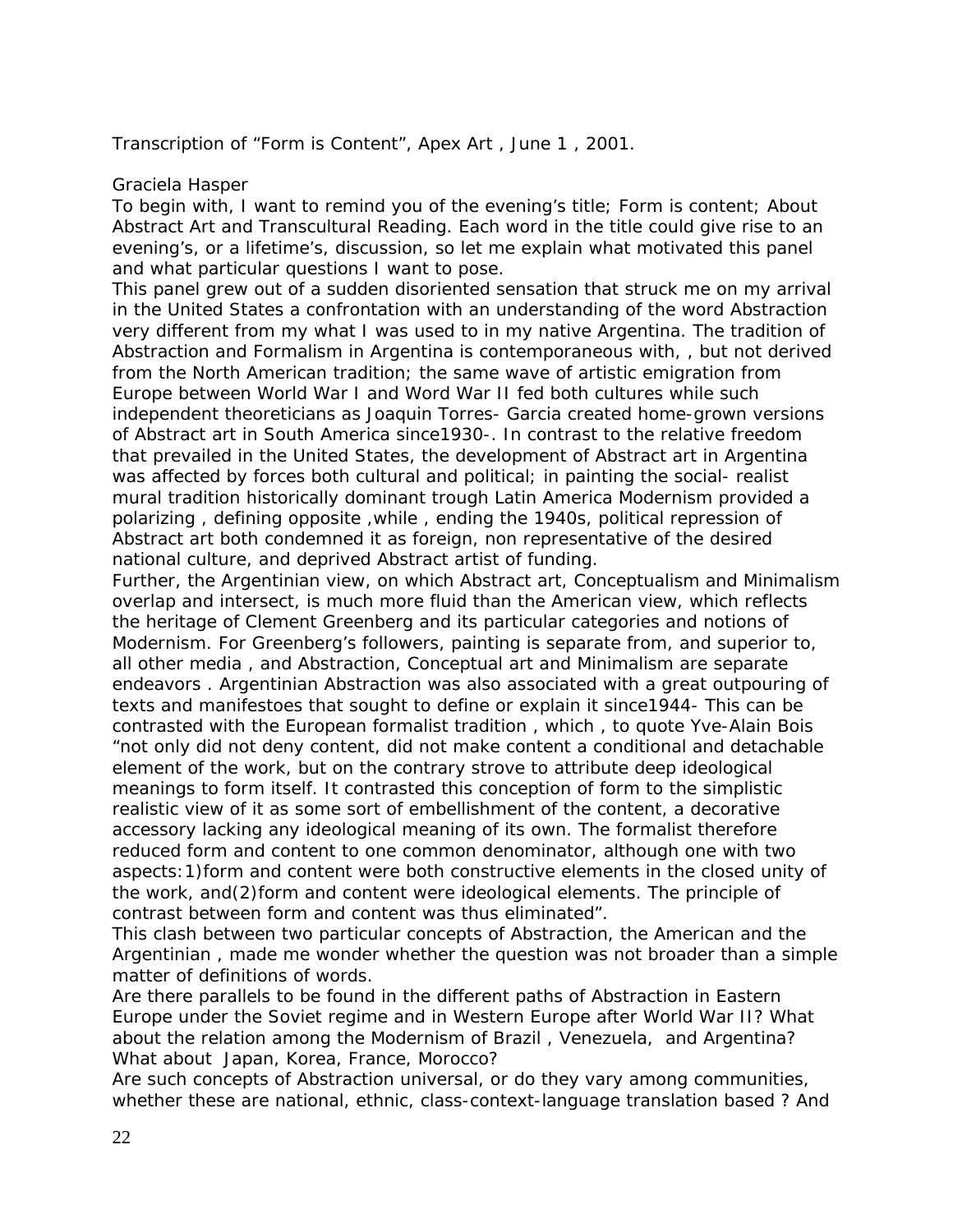to echo the subtitle of tonight panel, to what extent is our experience of art a transcultural one?

My increasing discomfort with the "true" definitions of Abstraction and the implied limits between it and other artistic operations thus led me to consider a Pandora's boxful of questions involving such notions of nationality, otherness , and universality. Before I list some of these questions as a way of getting our discussion underway , I would like to warn you that most, if not all, of these questions may seem unanswerable. But as Gombrich said, it is a mistake to think that what couldn't be defined, shouldn't be discussed.

1 What does Abstract mean? Has the word changed its meaning over the last decades?

2 Does Abstract art have a subject? If so, give an example.

3 How does Abstract art articulate its content?

4 Is the Abstract a universal language?

5 How should we define "art that comes from an other culture" If a work made in Europe has been in New York's Metropolitan Museum for more than a century, is it still from another continent or has it been naturalized/Americanized?

6 How do local art and universal art differ? Is this a meaningful/objective difference?

7 What can we say about heritage and appropriation in this age of globalization? What different types of heritages are there? Who validates what heritages given individual may claim?

8 What does transcultural mean? (Is the Metropolitan an example of transcultural with its extensive holdings of Egyptian and Roman treasures? When the underground becomes mainstream is this transculture? Is Third World art invariably transcultural?

9 When is art universal? It is ever universal?

10 To return to our first question, What is Abstract?

As you think about these questions I would like to offer one thought -provoking quotation about the way we may encounter a culture not our own. from Jesus Martin-Barbero, of the Cultural Studies group at the National University of Colombia:

" Either by a process of assimilation that reduces other cultures to what they have in common with our own, thus silencing or attenuating those features that are more aggressively different and challenging, by stylizing and banalizing what shocks us, making them more comprehensible but leaving us unchanged; or , alternatively, by a process of distancing that makes the other exotic, folkloric, in a movement of affirmation of the other otherness that simultaneously makes him interesting and excludes him from our universe, denying his capacity to question us or engage us in dialogue."

Tonight's panelist will discuss how certain artists, in the United States Poland, Argentina and Germany, have worked within \_or helped to define \_notions of Abstraction prevalent in their own communities. As they do so, I hope they will cast some light on the "unanswerable" questions I offered you earlier.

 I'd like to announce the schedule for this evening discussion. I will present our four distinguished speakers, each of whom will discuss our questions from a particular cultural viewpoint. After all four have spoken, we will have a question and answer period beginning with the panelist who will be invited to respond to one another's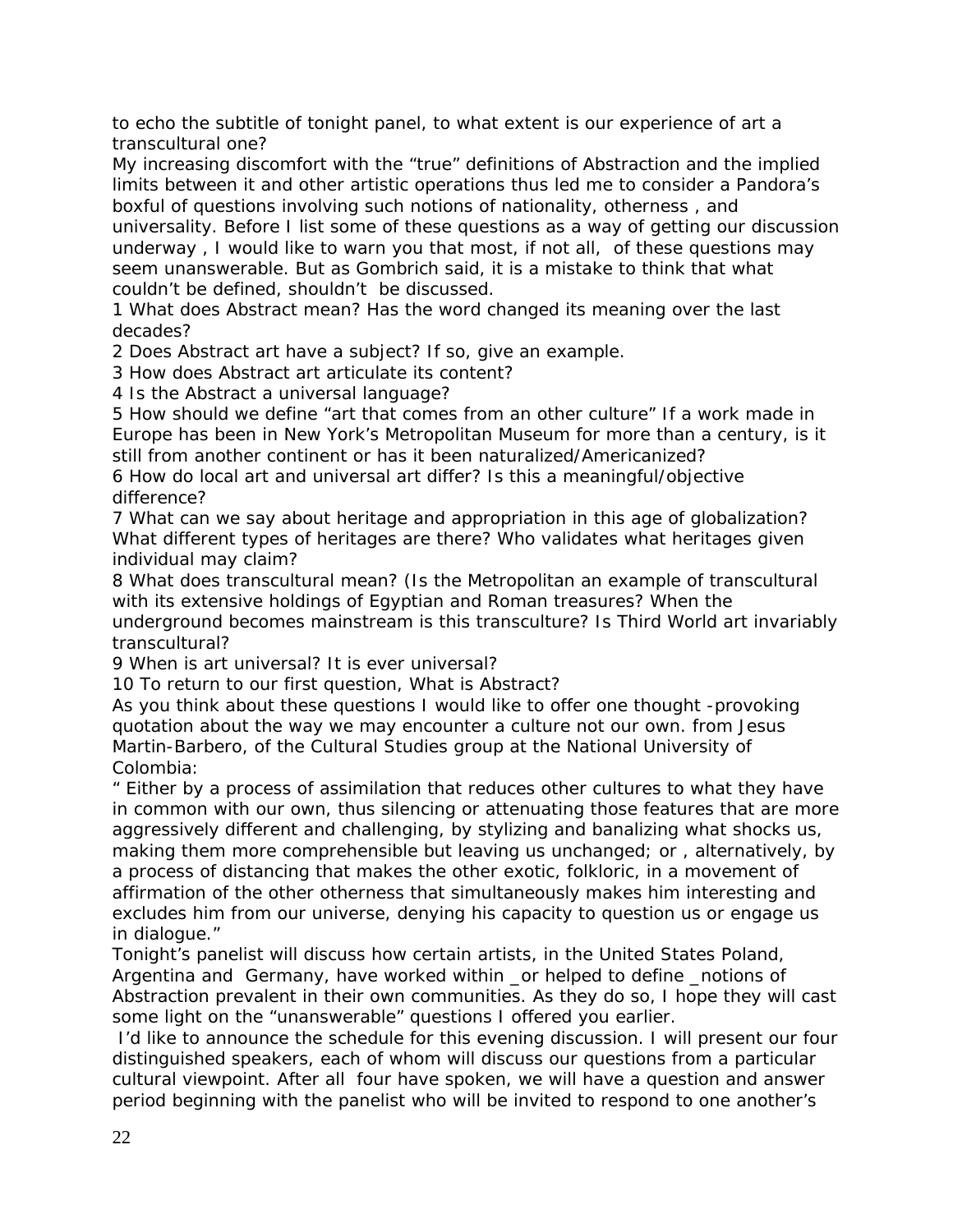presentations- or to revise or expand their own. Then, I hope you will all be full of questions or comments of your own.

 Our first speaker is **Barry Schwabsky,** is the author of The Widening Circle: Consequences of Modernism in Contemporary Art (Cambridge University Press) and co-author of the Phaidon monograph on Jessica Stockholder. He writes regularly for Artforum, where he is also co-editor of international reviews, as well as for Art in America, Art On Paper, and many other publications.

**Next** is **Monika Szczukowska** ,is a curator and compulsive cultural rhythm maker currently based in NYC. She is associated with Galeria Foksal, a non profit art place in Warsaw, Poland, and has two years of modelling experience. She is currently working on a project oscillating around electronically generated sounds, images, and thoughts. All this while collaborating with an international independent agency of researchers TLA (Three Letter Acronym) on the presentation of new Polish independent film in NYC and a website for Polish net.art.

**Next is Carina Plath,** holds a Ph.D in Art History from Rhur-UniversitŒt Bochum, and is currently studying at the Center for Curatorial Studies at Bard College. She hascurated exhibitions since1985 in Germany and the US. And since 1994 has regularly written reviews, articles and interviews for Das Kunst-Bulletin (Zurich) and neue bildende kunst (Berlin). She has also made research at The Getty Research Institute, the Special Collections Department of UCLA.

**The last speaker is Gabriel Perez-Barreiro** ,is director of visual arts at The Americas Society in New York. Prior to this appointment he was curator of the University of Essex Collection of Latin American Art (UK), and exhibition coordinator at the Casa de AmZˇrica in Madrid. He has written extensively on Geometrical Abstraction in Argentina, Uruguay, and Brazil, and holds a Ph.D on the subject from the University of Essex.

Barry Schwabsky :

 I am going to be very brief in my introductory remarks not only because I am eager to get to the questions and discussions but because when I looked at the structure of the panel that was presented to me before hand, I had the feeling that everyone on it was somehow there to represent their particular nationality or culture weather Polish, Argentine or in my case the United States. And in the first instance I became extremely self-conscious because of this in that I felt that well, maybe the United States has already had its say and more and maybe the other participants had more need of the time and space to present where they are coming from. In a certain sense I think that I see, looking out at the audience, there are a lot of people I know and I see a lot of people from many different parts of the world. But I suspect that many of your are pretty familiar with the basics of what Abstraction has been in the United States and maybe those of us who are from the Unites States are relatively ignorant of what Abstraction or art in general has been in many of your countries. I think this is perhaps one of the problems that we want to address tonight. So I didn't want to reiterate something that was already known in the place of something less known. But secondly, given that the topic was Abstraction I was troubled with the whole question of how it was that I was supposed to represent something anyway weather is was a nationality or a cultural group and I'm not exactly sure what the definitions of those things are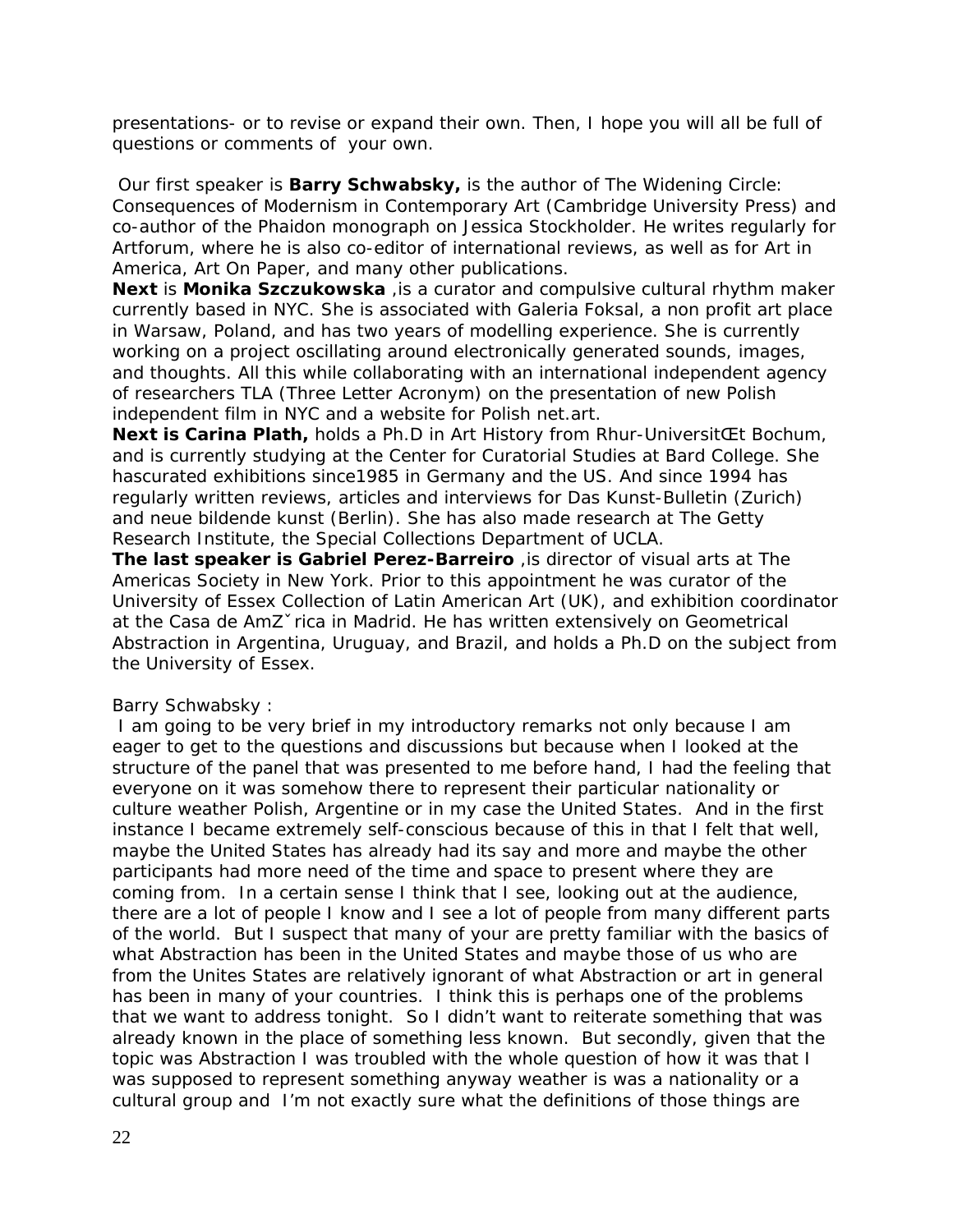anyway, in terms of our working hypothesis here. There, for me at least and here I am going to reiterate something that I've already said many times over the years.

There are two ways of understanding abstraction in art and one is to think of it as an effort that a number of people made in different places to really find basic or ultimate structures of art weather you think of them as formal or compositional structures or weather you think that there are somehow structures of desire, if I can use that term, or lets say they're kind of more neutrally ideational structures. But one side of Abstraction certainly did win in this effort to get to the bottom of just what it is that we mean by the idea of art in general and so that kind of Abstraction or that strain in Abstraction always seems to be claiming to show you what all art has always been essentially. But then there is another side to Abstraction which is very different and maybe is the inherent failure of this first aspect of Abstraction which is to say that Abstraction is a genera a particular genera of art not one that gives the essence of all other art but simply a set of motifs and conventions within painting, sculpture and so on like any other and so just in the same way if you look at a painting and you see that there is a bottle and dead hair you know that you are looking at a still life painting. In the same way, if you look at a painting and see a square or you see a brush stroke you know you are looking at an abstract painting. And so one side of the Abstraction is simply this given set of motifs in order to find out what you can do with them what they can signify, what emotions they can carry and in that way Abstraction is basically similar to any given genera in art that takes particular conventions and plays with them, varies them and tries to see just how much those conventions will bear.

The question about the meaning of Abstraction therefore and the possible diversity of meanings of Abstraction is one that I guess I don't exactly know how to address to these two different senses of Abstraction. Each one of them seems to understand what meaning might be in a different way. Maybe one deals with symbolic meaning and another deals with allegorical meaning, maybe one of them deals with referential meaning and another one deals with expressive meaning but itís very difficult to know exactly where to make the cuts between those different kinds of meaning. For me I guess these things have become much more problematic too since I started doing the job that Graciela mentioned in kind of giving my little bio for the last couple of years I have been co-editing the International review section at Art Forum and there I think I have to deal very concretely with the question of what the meaning is of a work of art, Abstract or other wise it doesn't matter, within different cultural contexts and the extreme difficulty of rendering from one context to another what it is that something looks like in one place to certain people rendering that fact, if it is a fact, to other people who are not in that place and who are not in contact with those people. When I explain what it is that I have to do in editing these reviews I normally tell people that I'm dealing with a long chain of misunderstandings. It starts with the artist and the artist's misunderstanding of art. From there you have the critic and the critic's misunderstanding of the artist. From there you have the translator and the translator's misunderstanding of the critic and then finally you have me misunderstanding the translator and trying to reach back by looking at other documents, by looking at photographs and by calling people on the phone and asking them what in the world they meant, or asking them by email and trying to put into an American magazine something that will rightly or wrongly at least give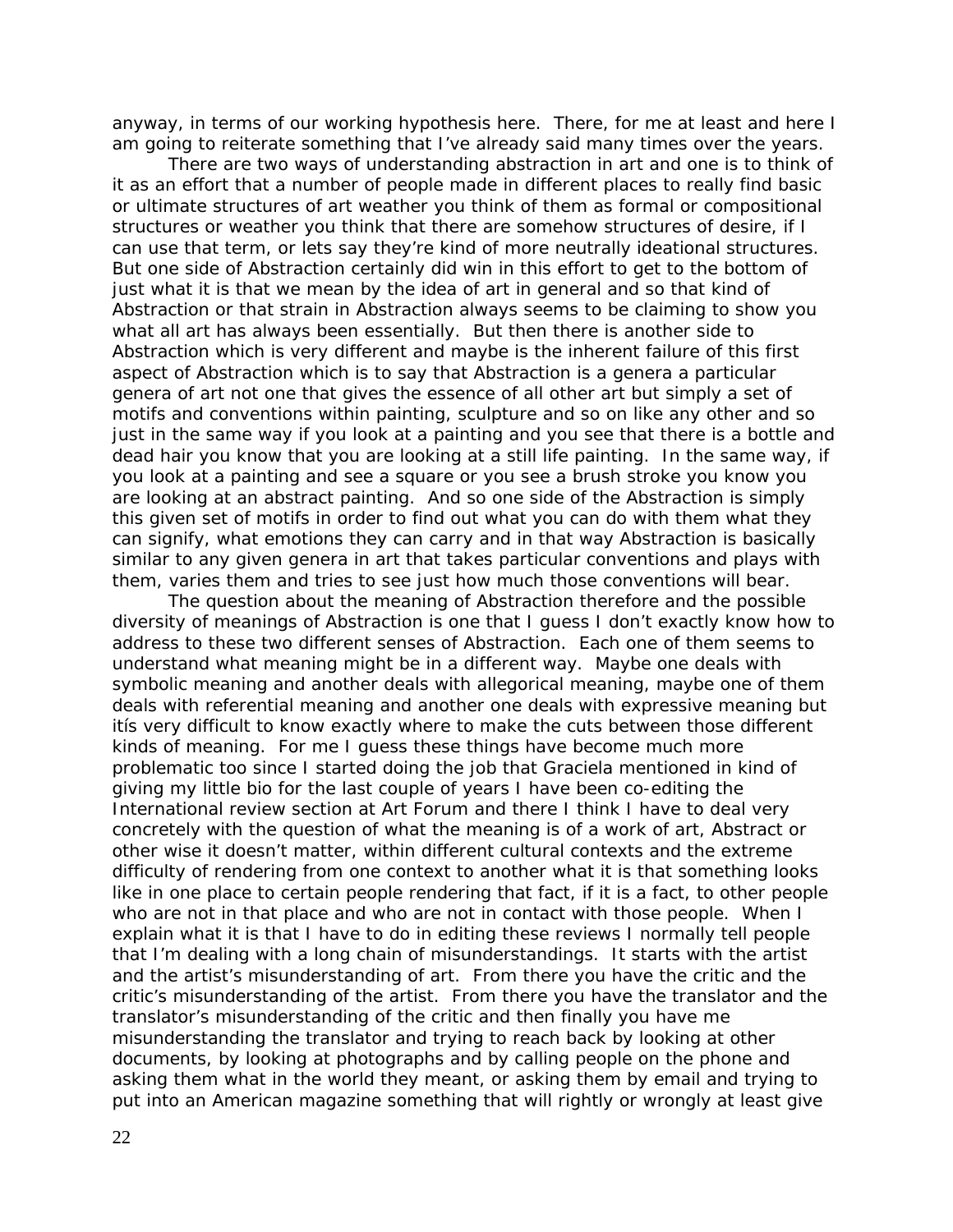an American reader the feeling that they understand something about a work of art that was shown in another place and that they haven't seen and that is being talked about in that place in a way that in fact is very different from the way that thing would be talked about if it were exhibited here. So in a sense I guess where I want to leave this problem is simply with the idea that we are dealing with problems in translation even though we are not dealing with something that starts out as necessarily a linguistic text. And that the way this relates particularly to Abstraction as opposed to other types of art is that Abstract art seems to already start by making a problem out of what its own meaning is, at least in this and certainly in that first meaning of Abstraction that I talked about if there is an Abstract meaning as opposed to a concrete meaning we're constantly in search of what it is and we can never really be sure that we have grasped it the more we say about it the further we may be diverging from that original impulse. And in a way that's the problem I would like to see something about how artists and critics in cultural situations outside my own account for it.

# Monika Szczukowska

I would like to start with a movie from a Polish comedy which was done I believe in 1970. It's a very low budget comedy, of course no one would pay attention to it in 1970 because it basically sucked but with the whole return to the fashion of the 70ís it became kind of interesting material with young people especially we liked to see what was the whole glorification of Warsaw in 1970ís because Warsaw under very strong modernist architectural undertakings at that time and it's basically a comedy, a simple comedy of errors, and I want to show the fragment taking place in the Central Artist Exhibitions Office of new art exhibitions which today is called the Contemporary Art Gallery and probably known maybe to you because of the most recent political problem with Mauritzio Catelan piece for which under Anda Rottenberg the director was dismissed (o resigned herself) from her position and so I will show the fragment and I will do the direct translation. Basically it's about, this fragment is about a guy who works for a station which repairs combines in the south of Warsaw. He comes with a mission to Warsaw to find spare parts for combines because they are stuck with the yearly plan and if you won't be able to do it then the farmers will be late with their harvest. So by accident he finds himself in this gallery.

(movie) \_It's an open competition for artists, for a prize. You're lucky you're right on time. You're crossing the entry. What's your name, where are you from? From the center of repair being done on combines rule (?) number four. Please do not let animal people in. The exhibition is to (?) be in 1970. Goat (?) strong with no description, not politically engaged. And this is not a thing for black wrenches. Right, this together with the vertical elements symbolizes the eternal drive of man to modernity. Bolt. Oh my god a combined bolt. One and a half inch. Is this piece yours? You like it? Do I like it? It's a miracle this is what our workers are anxiously waiting for. They sent me here on a business trip to the capital city and said, do not return Banche (?) without the bolt other wise our company will collapse and the farmers will be late with their harvest. Harvest too? Of course. What a day. I'm so happy. For how much should I write the check. The check? You gave me back my belief in people. Since the last three years I have been doing modern sculpture and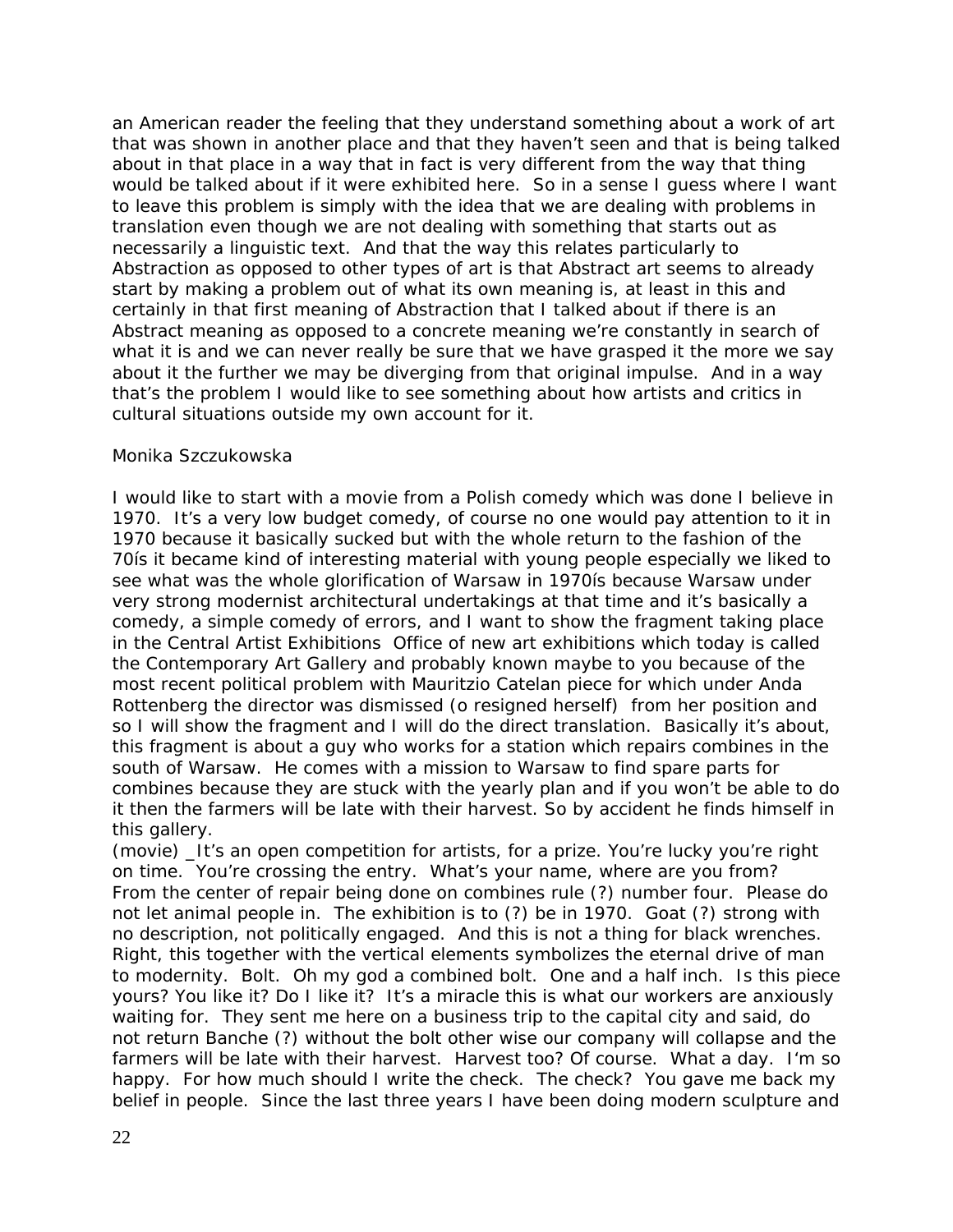nothing has happened and suddenly workers and farmers can not even live without it, take it for free. Do you have a card? Yes I do. So please come and visit us and we'll do a complete overhaul of your car for free. Thank you, thank you very much. And the charges find something not too much abstract yet simple though, statement of sincerity, truth.

So can you see that this movie illustrates in a very humorous way the dialectical construction its formal and ideological aspects and it also addresses the impossibility of the artistic language about abstraction in communist Poland where the ideas of utopian constructivisim became incorporated by the regiment and thus were made ridiculed. I wanted to talk today about two artists who are actively involved in Foksal gallery in Warsaw, Henryk Stazewski and Edward Krasinski and I kind of wanted to give it a tentative title, Margins of the Universal Avant-garde to the Essence of Locality and Apartment. But I would like to start from a quote by the pioneer and the most important Constructivist artist in Poland, Wladyslaw Strzeminski who already, before second war, gave a description of, he was already interested in the issues of certain periphery (?) since he was based in Lodz, south of Warsaw and Warsaw was the bohemian city, Lodz was a very industrial place and Strzeminski, somewhere between 1929 and '33 writes about Warsaw and about Henryk Stazewski saying that Stazewski is a bold man but Warsaw (quotetranslation), "They all allowed their in Warsaw how to interact (?) to pose a fashion label and pretend an cuts matichman (??) manipulators all the pretense of the West and placeness of the of the East no one knows how to make things but everyone pretends to know, lack of precision". And I think this quote might be adequate to today since Warsaw is a very confused place in regards to our real geographical location and especially the cultural one.

Henryk Stazewski was born in 1894 and passed away in 1988 and Edward Krasinski is still alive he was born in 1925 they were two defendants of the disappearing form of Polish Avant-garde. The first was an abstract painter and after 1956 the most important remaining painter between the old Western Avantgarde and the cold war local bohemia. The second, Edward Krasinski was an interventionalist and installation artist who began with an idea of transforming abstract sculpture into a single line in space. The most important thing about the two of them is that they showed at the same apartment in Warsaw and this apartment was a place where many people met and it was a spot for anyone who would visit Warsaw from abroad and also a hangout and a teaching place for Polish artists of younger generations. Maybe I will show the slides now.

(slide) This is Henryk Stazewski's installation project for Foksal gallery which was never realized in his life and it was prepared by the critics and artists of the gallery in 1999, in the corridor of the gallery so the arrangement of the colors and works the reliefs are by Henryk Stazewski.

(slide) It's the interior view of the gallery.

(slide) Also from different years from between 1960 and 1988 but the way all of his works from the time before second war were destroyed during the bombing of Warsaw in 1945, so he kind of started from the beginning.

(slide) This is Henryk Stazewski in his apartment which was is a very beautiful place full of their works and interventions.

(slide) The apartment functioned at the same time as a studio and these are works by Henryk Stazewski.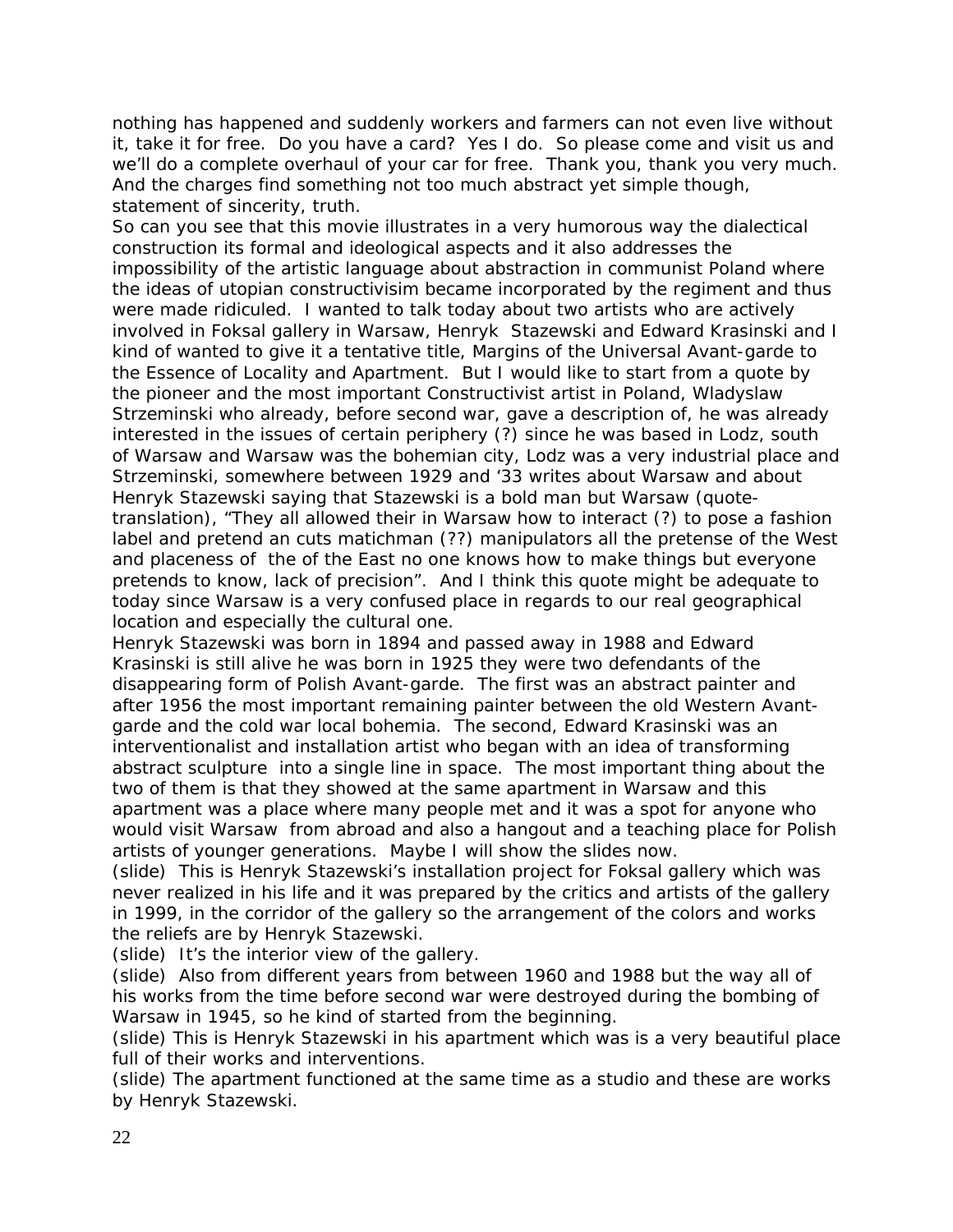(slide) This is Edward Krasinski in the common living room space with his work in the work in the background geometric paintings on which he put the blue scotch line on the height of his heart which he called intervention. And anyone visiting from abroad with the local people would have to sit at the table and drink vodka with Edward and the conversation would go after Henryk Stazewski passed away would go about absurd things because I think and I would refer to what you just said about the possible modes for Abstract art that Krasinski was trying to find a way out of Abstract art with his interventions because he was very aware of the fact of not putting it into any gestural or expressionistic mode.

(slide) This is an installation of Edward Krasinski and the work you see in the foreground are his very early works from the beginning of the 1960's where he was working on the idea of abstracting sculpture to a single line which then ended in the interventionist object of this blue scotch tape which he put on everything. And that's the last slide.

So when I was thinking about the cosmos of their place, of this apartment and when we think about all these huge universalisim and ideas and struggle to be present and to put in to ourselves and we don't pay that much attention to very local little things everyday meetings, everyday talks and its an interesting issue how to document it and how to write about it and it brought me to this issue of channels of exchange because there is so little reading now in Poland about what was the exchange between Polish artists especially before the second war and the constructivists there is much more known about the exchange with France for example because Stazewski was very active in this circle in Amsterdam in the circle of Mondrian but we really don't have any documents neither do we know the facts for example if Stazewski went to Paris what happened, whom he has met, what was the matter of their talk and what they were planning together for example. Also it's very little known about the moment when Krasinski wanted to create the first model of Modern Art in Warsaw in 1927 being inspired by the fact that Malevich came to visit a Polish artist in Warsaw for two weeks. And we also don't know very much, there is very little text, a couple of photographs so we don't know what was really the essence of the exchange with Malevich. And what is interesting is that these issues became very mythologized because since there are no details you just flow on these dreams that maybe belonged to Russian constructivisim maybe there was a real exchange but then you ask the question why Krasinski , for example immigrated from Luck on Wolyn what happened that he decided to leave this perfect situation where all the social and political ideas had been in engaged in abstract art why then he decided to leave together with his wife Anka Ptaszkowska. So I found that there is a huge need for going into the details and I hope that young art-historians will be able to take the material out especially after the moment when Russia is being much more open and many archives are being more easily accessible. After the second war in Poland for a very long time it was being told that it was a perfect time for neo-constructivists but the recent writings especially of art historians like Piotr Piotrowski they try to understands why artists like Henryk Stazewski or Edward Krasinski decided to shift from this one of the modes of understanding Abstract art as one that is engaged politically that the form is the force of creating new political and ideological exchanges within society. And Piotrowski brought very interesting observation that in the impossibility in the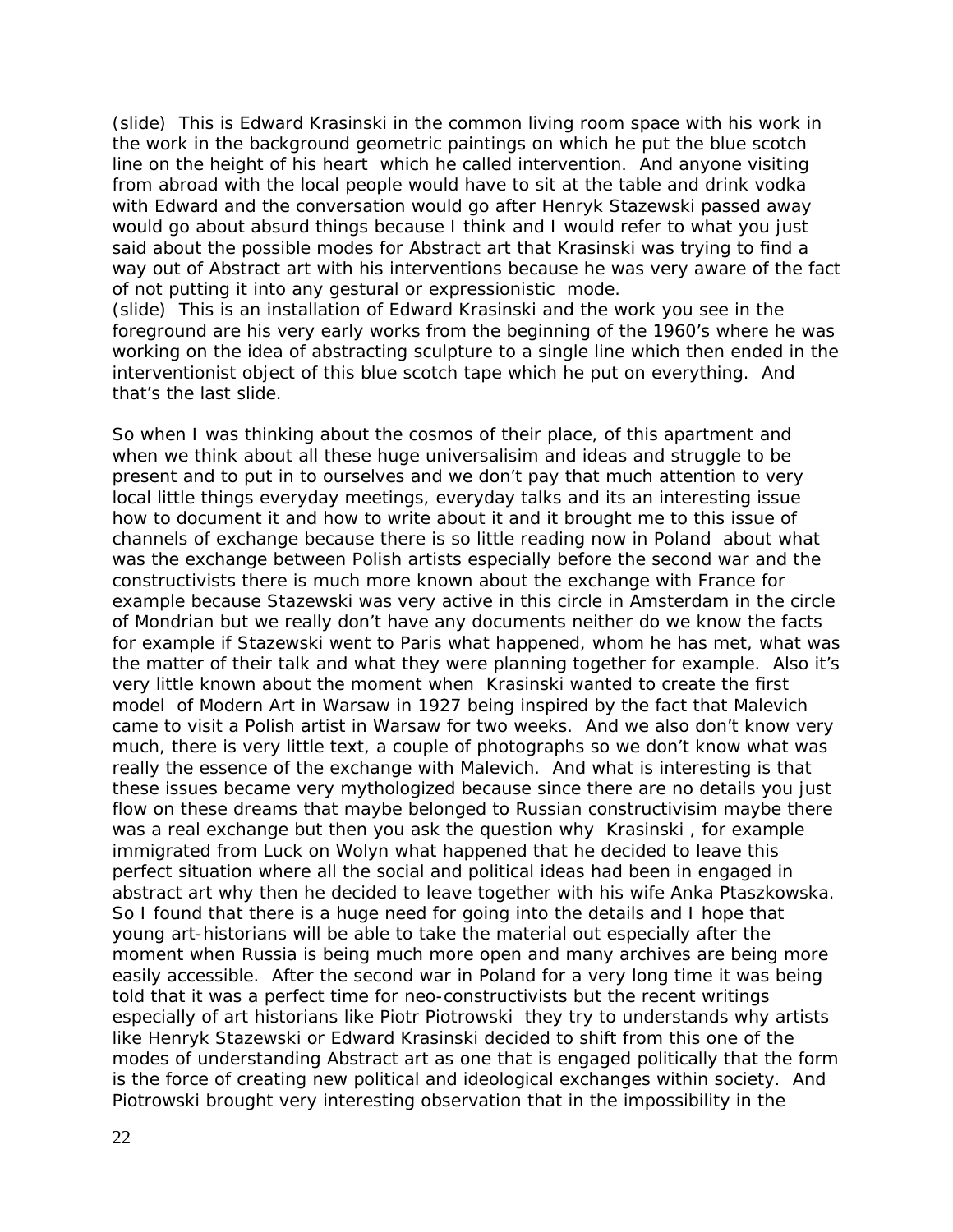ridiculed situation of communist using the language of the utopian 1930ís this connection of artists with his social engagements disappears but Piotrowski also suggests that paradoxically it might mean that Stazewski became even more aware of the idea of political context but in a totally different circumstance of surrounding reality. So he sees this as actually as an artist being responsible for placing himself within the context and being aware of it and not only paying attention to the aesthetic points of abstract art of that time. That is all that I would like to point to.

#### Carina Plath

I am going to talk less about practice and more about the reception actually and the ideology and the question of Abstraction in Germany. When I was first asked to present something on abstraction in Germany I felt quite uncomfortable with this national identification of being German of course and I had not thought about German contemporary art in national boundaries and especially not about Abstract painting. But then the question turned out to be quite interesting in that I had to come to the conclusion that there is no German abstract painting today, which is not to say that you don't have contemporary abstract painters in Germany but it is to say that there is no case to make for an identification of this abstraction as German. Why is that so? And is always Germany the reason in history and I will just try to flash some moments of this history out to give some understanding why abstraction in Germany always has been this very contested practice. I'll begin after World War II and one of the most influential people after World War II was the Austrian Art Historian Hans Sedlmayr who had taught in Vienna and then later taught in Munich and who published in 1948 his book, "Art in crisis, The lost Center". And in this book he really tries to evaluate his time by taking art as a symptom of his time and he characterizes his time as a malady as a sick time that in sickness consists in the loss of a center . So he analyses modern architecture, modern painting, for example Paul Klee, Henri Mattisse and he comes to observe that art has become centrifugal, that it doesn't, that it has lost its touch with the ground. As he said, the idea of the human spirit or god is lost in the art world. So for him abstraction through its search for autonomy has isolated itself in its evolution of representation, composition and through the equivalence of human figure and pattern. In 1950 then in the famous "Darmstädter Gespräch "of 1950, called after the city of Darmstädt in Germany, where prominent Art Historians and artists were invited to discuss, "The image of man in our time", that was the title it came to an open controversy between Sedlmayr and the abstract artist Willy Baumeister , who attacked him as pursuing the same line of argumentation that the fascists used to coin art is degenerate art and one also has to say that Sedlmayr continued teaching during this period and was a public figure and was then suspended in 1945 but continued to be a very influential figure after the second World War. Baumeister on his part, saw, as many artists of his time, Abstraction not as a loss but as a gain, not as dehumanized but as the very expression of a newly gained freedom. In his book, "The unknown in Art" that appeared in 1947, he focused on the experience of seeing on the very perception that could offer the open-minded viewer experiences previously unknown, in contrast with Bauhaus education principles. Baumeister as well as Joseph Albers who later would publish after his immigration to the United States, his interaction with color, they both understood seeing as a way of emancipating your artist therefore have driven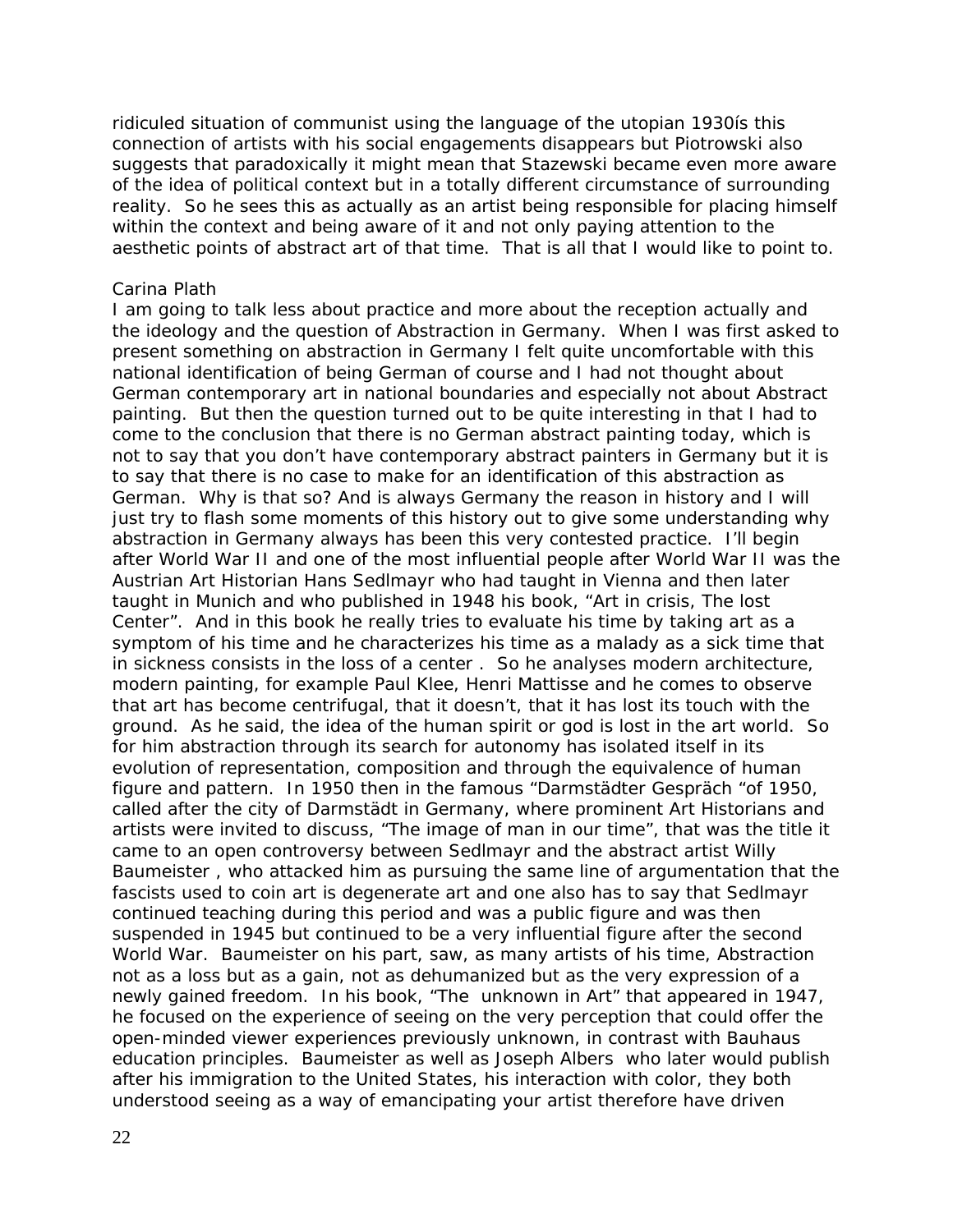Germany in the post-war was a conflicted between a continual hostile environment towards abstraction and on the other hand enthusiasm for Abstract art as a new beginning. This was also expressed in the first three documenta's that were installed under the leadership of its founder, Arnold Bode in Kassel later a historian Werner Haftmann, both were defenders of Abstraction. Its occasion was a major concern after the experience of fascism also center for occasion. Bode once described documenta as his own survivor strategy and that only in terms of the ruins of in which the first documenta took place in 1955 but also in terms of dealing with the own participation in World War II. The dominant art at that time was on the one hand colorful abstraction in search of a new harmony, a harmony that would have actual consequences in the moral codes of the society. (slide) I'm just showing, Nay a painter from Cologne, it's called "Black Yellow" it's actually from 1968 but Nay was a prominent figure and supported by Haftmann as well as Bode and on the other hand in front of the painting born out of existentialist position that united France and Germany, protagonists would beWolfgang Otto Schulze (Claude Wols), Schumacher just to name two of them. In the forward for documenta 2, Werner Haftmann proclaimed Abstract art as a universal language and as a global signature but when in 1964 documenta still followed this path and denied any type of art, such as Pop art for example, it was heavily criticized as the attempt to create an art official, official state of art which is not politically engaged but which really tried to push Abstractness as this universal code. Already in the end of the 1950ís the generation born in the 1930ís protested these ideas. An example is a group called "0" like the number zero, which was a group of artists which found out there was no way to continue with this kind of abstraction because it was too much filled with guilt and resentment of these artists who had gone themselves through the war and they tried to get rid of and make it a international art that was really their claim. And Yves Klein and Lucio Fontana were also part of contacted by these artists which really tried to get rid of this sticky air of post-war Germany and that is I think why American art was so fully embraced when it first came to Germany in ë58 or ë59. There was a show of Abstract artists organized by MoMa and then full storm in documenta for in 1968 which was also due to the overweight of American art called, "The Document Americana" and so somehow because of this provincial feeling of Germany, Germans really embraced this Abstraction as a real liberation by the outside the United States and I think that documenta or really marked the end of German search for German abstraction somehow and Internationalism took over. However I think that there are two points to make that continue to be characteristic for Germany. One point is that Abstraction in Germany has and is always accompanied by figuration, which continued in the former of GDR with painters like Bernhard Heisig, Willie Sitte, and Werner Tübke who were not visible in the West for a long time but artists knew of their work and they were officially also presented in documenta 6, in 1977 and Germany had in contrast to the United States no teleology of modernism so it was not a problem to paint like Max Beckmann again if the content was credible so not in terms of you could go back it was possible to go back to figuration. And this also had to do with the second aspect which was central and perhaps for the German but also for the European discussion that painting is not so much considered as a medium but from really as an entity and a wholeness that is expressing the content, the German term "Bild " is not only the evil painting but is also the whole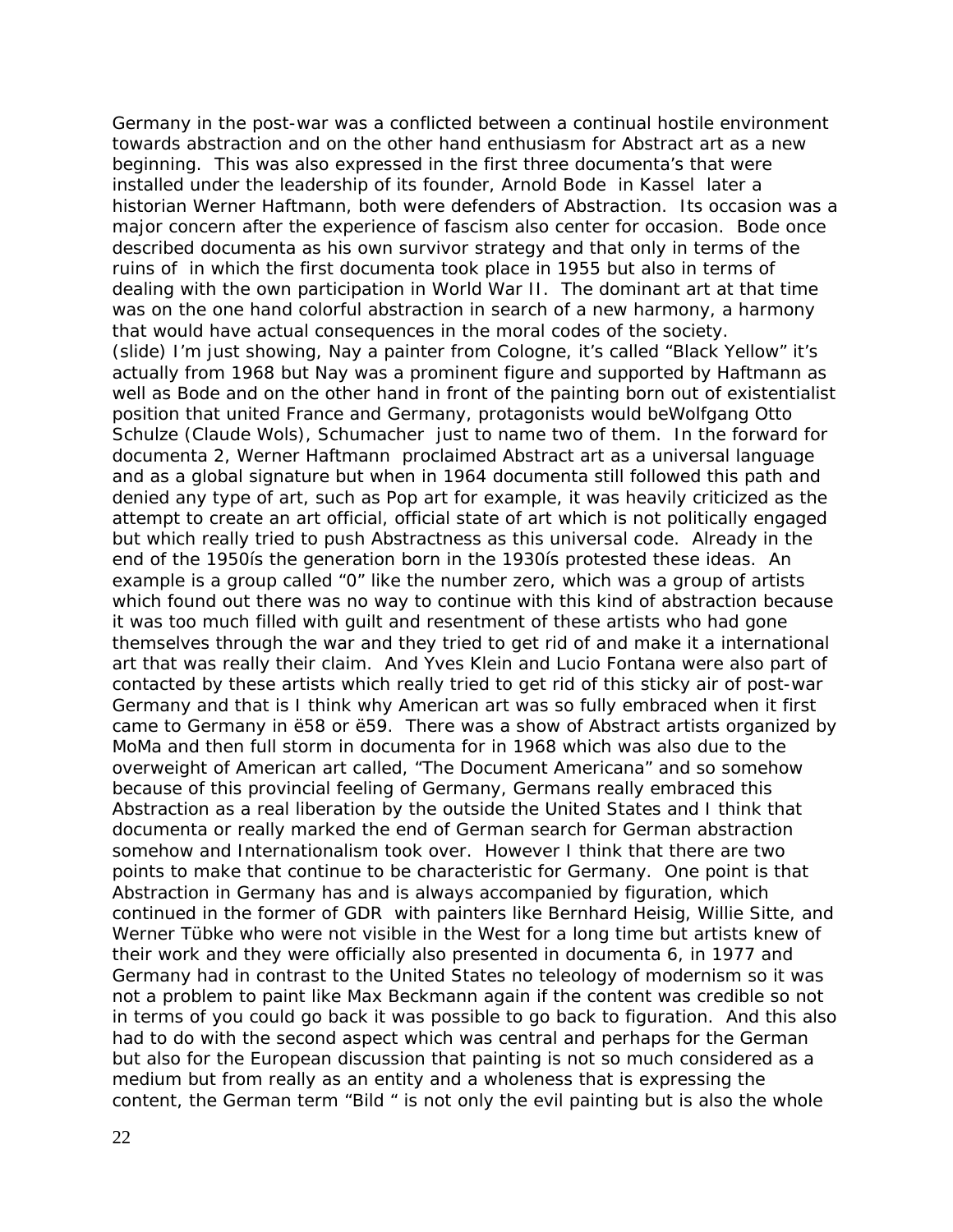concept of an image where the form is not divided from content. There was a show in Münster in 1992 called "Open Picture" which really showed that persuasively and that is how European and German painters somehow extended the limits of painting in order to investigate the constant questioning of itself often in material terms but also in conceptual terms and this dialectic of limitation of extension is a constant feature of Abstract painting in Europe. So there is no idea of linear Art History of painting than one on the pressure on the body and belief system of painting and somehow but still for German painters in the 60ís was not so clear that just embracing American art would be a solution that they were still looking for their specific situation and for an art which could be authentic in terms of their own experience and when pretending Abstraction as a universal language didn't help much in dealing with the Holocaust, for example. Another aspect was of course the rising pressure of mass culture and it was not to be confronted with elitism. So Pop art somehow showed a way out embracing mass culture this irony , and the German artists Gerhard Richter, Sigmar Polke , Konrad Lueg the later gallerist Konrad Fischer enacted the so-called "Capitalist Realism", some performances that today are considered German Pop art. These artists as well as Imi Knoebel and Blinky Palermo were clearly not children of the war but of the post-war, German rise of consumer culture the so called "economic wonder". Of course Richter is central because of his transformation of abstract painting of his doubt of the capacity of abstraction to articulate meaning, and I just want to show (slide) This woman with umbrella from ë64. This is Jackie Onassis. (slide) Ten large color charts from 1966. (slide) Abstract painting from 1980ís, I didn't know the correct title.

(slide) And a landscape from the end of the 1990's. Richter is a key figure which is nothing new because he succeeds "the task of morning" , Ive-Alain Bois has prescribed as essential to abstract painting that is working to the end of painting in a constant contradiction to himself speaking to every genera at the same time and constant oscillation between the banal, mass-produced on the one hand and transcendental and expressive on the other hand. Benjamin Buchloh has defined the Richter painting as and I quote, "both the object and the process of historical memory in a continuously developing and differentiating amnestic, means recollecting, procedure designed to reconstitute painting's past and lost capacities" But also I want to point out to the other artist who Blinky Palermo Sigmar Polke, Imi Knoebel were somehow underrated and they also found decisiv e ways of rethinking Abstraction and I just wanted to show some of their work.

(slide) They share in part with American minimalism also that in that they work with prefabricated material preventing doing it again like Donald Judd formulated here to get rid of expression and the gesture. So I show from Imi Knoebel the plywood paintings which are like plywood and different sheets of plywood pressed together you see there are several paintings,

(slide) There is a drawing you can see different layers of color pressed together under a plywood sheet.

(slide) Blinky Palermo these are two different paintings that are made from fabric so he just bought bright fabric and had it sewed together to this Abstract painted often considered landscapes these are from the end of the 60's, 1967- 69 .The left one was in Julian Schnabel collection for a while.

(slide) Another Palermo "Untitled" from 1973.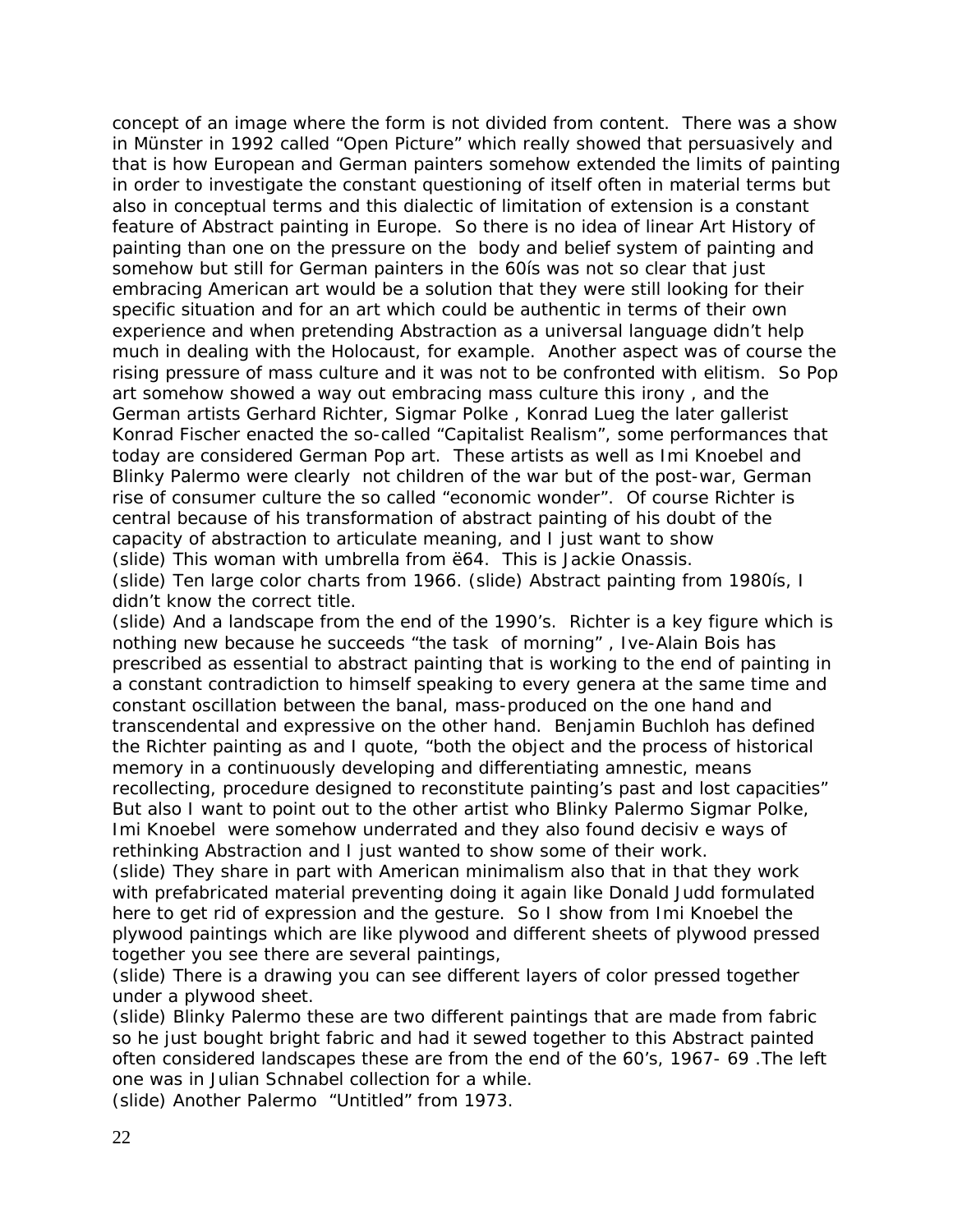(slide) Polke in the 60ís already working on fabric but then later in the 80ís working with chemical processes. (slide) His contribution to the Venice Biennial in 1986 where he worked with chemicals which would respond according to change according to the climate like in the city would look different at certain levels of humidity. At the same time however and already from the 60's figuration resurges, painters like Anselm Kiefer, Georg Immendorf , Penck and I am just showing, lets see the next one

(slide) One painting from Gerhard Baselitz which is called "Four stripes Idyll" from 1966 so these painters were around at the same time but the perception really came to the core only in the 1980ís so somehow history came back in terms of emotionalism and also the re-conservation of fascist motifs and Lüpertz are dealing with history and Wagner and paintings of Anselm Kiefer . The controversy about these paintings exploded around the exhibition "Bilderstreit" which is translated, paintings struggle but also iconoclasm, in 1989 in Cologne, that strongly favored this sort of painting in extreme way. The show was constituted around the comparison of Europe and United States and proclaimed a strong art in Italy and Germany, again that could hold up at the most prominent in American artists. So Schnabel was confronted with Lüpertz , Martin was confronted with Baselitz and the whole show was about this fight of paintings somehow and it was were heavy criticized for this false set -up and the proclamation of a new art along the axis of Italy- Germany. The total neglection of a group like "0" or artists like Gotthard Graubner or Emil Schumacher who were abstract painters working at that time. There is a continuation of this figuration in Germany with painters born in the 50ís, which forcefully re-ironized German petty bourgeoisie even further. (slide) This is Martin Kippenberger for example, "Portrait of Paul Scheber" designed by himself in '94 also want to mention Rosmarie Trockel knitted paintings for example. Today we find more figurative painting mixed with a touch of socialist realism in painters some of who were educated in the former GDR just want to mention Thomas Scheibetz and Neo Rauch who recently had a show at David Zwirner. Artist from Düsseldorf ,so somehow the means of figuration, again the painting that can be identified as German in reference to German motifs if one wants. Abstract painters today, on the other hand, refer to an International or especially to an American tradition of Abstract painting I think. I would mention, for example, Katharina Grosse which I think can not be discussed on national terms however and this just last point I want to make, Abstraction made in Germany today seems to be photography. And I'm thinking of Bechers and Andreas Gursky, as well as Candida Höfer, Thomas Struth , Thomas Ruff,

(slide) This is a photograph from the Bechers.

(slide) Andreas Gursky who has a retrospective at MoMa.

(slide) Photograph by Platino a photographer from Stüttgart.

(slide) Jörg Sasse, also Bechers, but not quite fitting in what the market wants be those colors it's from 1995 so it is really coined by the market as a German art but if its really a German Abstraction is really doubtful to me. But I think America embraces it as a new German art somehow as one can see in the Gursky retrospective also in painting at the edge of the world up at the Walker Art Center were there was only one photographer included and it was Andreas Gursky.

Gabriel Perez Barreiro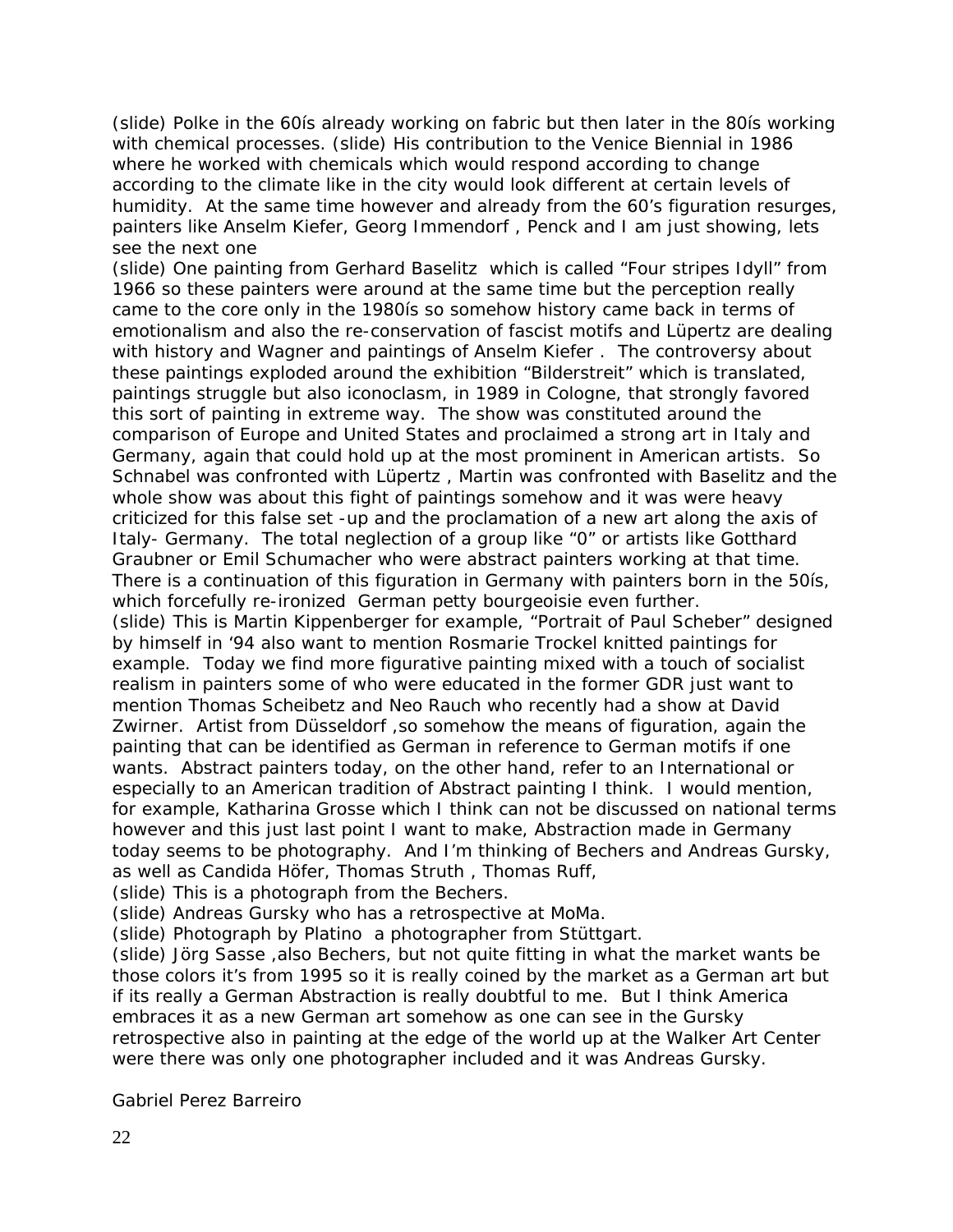I have to make a clarification first. I have been mistakenly cast as Argentine in the packet you have itís a great privilege to be the only person here speaking here tonight who is clearly free of any kind of ethnic or racial burden I have nothing to do with racially or ethnically with any of the art I'm going to be discussing so somehow my situations a bit weird I would like to thank Graciela for organizing this. This is a subject that is close to my heart and really and since I've been researching abstract art, historical abstract art, mostly in Argentina and Uruguay, this issue kept coming up again and again, the question of meaning or context in abstract art and the extent to which there is a problem with the lack of a historical model which can really deal with this apparent contradiction or articulation between the local and the global. It becomes particularly different when you get to Abstract art because of course you're dealing with a language which poses itself as being universal at the same time it's charged with local content and that's something that comes up again and again and more so when you are looking at art which is unfamiliar I think that the further away you move from the artistic centrism the more this becomes comes to the forefront of the discussion. I really had feelings that the problem was the way that we automatically equate visual style with meaning. When we look at a painting or a sculpture we instantly think we know what it means, well, it's an expressionist work so that must mean xyz. The same with Abstract art, you know it must be about rationalism and reductive sense of form and all of these things. What's interesting in a lot of the art that I became interested in is that it's not about that at all, it's about a completely different agenda even if its expresses in these terms and I very much liked Barry's idea of misunderstanding and translation and I think if we begin to see art as a series of misunderstandings and mistranslations it will suddenly become, at least for me, a lot clearer.

 So, as soon as we move to Latin America as a geographic or cultural area the history of abstract art becomes even more complicated and this really has to do with the desire to see Latin American art as essentially a social identity art and that has always meant figurative art. In other words, Diego Rivera, Frida Kahlo, anything which is exhaustively magical, different mantra has very much been the canon until very recently. I think it has only been in the past few years that there has been a broadening of this understanding and the awareness that the artistic traditions are diverse and much broader than we thought they were, and there was if you look back even as far as five or ten years ago any history of Latin American art would always have a footnote somewhere saying there are some abstract artists but this is something that is really not interesting, this is the kind of thing you would find in dentist's offices, it's stripy painting and it's really not of any interest. When you look back historically what you really begin to notice is that early in Argentina and Brazil the most radical political, social, philosophical agendas were articulated within the tradition of Constructivisim or abstract art much more so than within the tradition of figurative art and it's something extremely interesting that really makes you question how these historical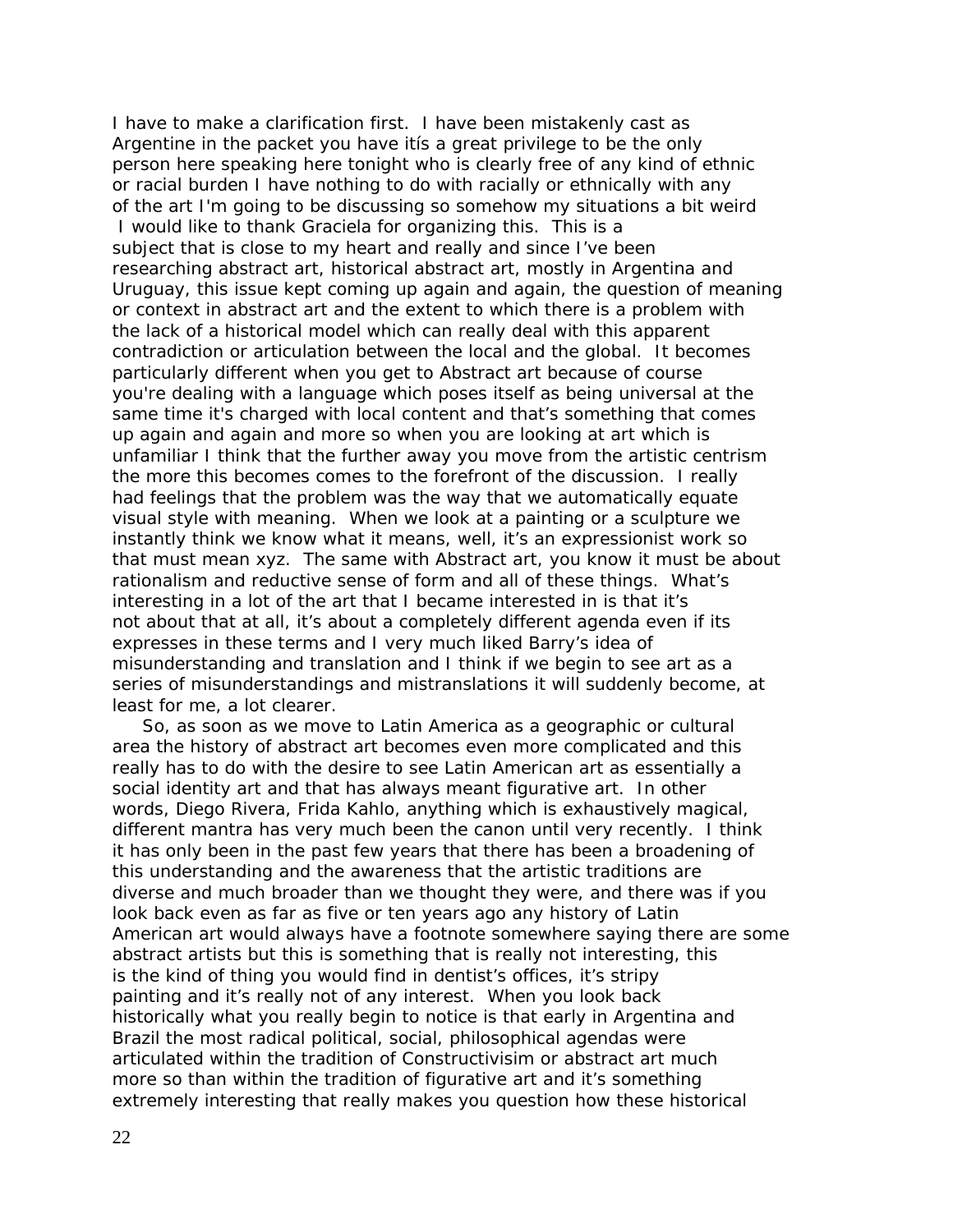models have worked. The other problem of course is a sort of complaint is that Latin America has always been seen as being derivative. This again is clearly not the case. The shaped canvas was invented in Argentina in the 1940ís not in the United States in the 1950ís. Neon sculpture was first made in Argentina, depending which version you believe but certainly by the 1940ís and 1950ís it wasn't invented by Fontana although he was half Argentine. The idea of the city in space was something that happened in Buenos Aires more or less simultaneously with Constant in the Netherlands. So this is just yet another historical problem of trying to come to terms with this material but rather than go on and complain for hours about this, we'll start looking at some of the works and this is a completely random sort of accidental walk through some of these artists. I'm absolutely not trying to do justice to these countries, these regions, these artists, I've simply selected a few works in which this issue of how a local context can not really articulate a meaning, I hope will become clear.

(slide) I'm just going to give a little anecdote to give some historical context to this. In 1957 the Uruguayan artist Maria Freire won a travel scholarship to travel to Belgium. She traveled there with her husband José Pedro Costigliolo another major Abstract artist and they went to museums and did a very exhausted iconographic study of medieval metal work of locks, keys, produced a series of works of which this is one.

(slide) And this slide is another, when they showed this in Brussels in '56 or '57 the audience who came in knowing that these artists were from Latin America said, of course this Inca, Aztec stone work this is deep America this is pre-Columbian culture that just shows that this problem is a very old one particularly Uruguay which is a country with almost no pre-Columbian tradition at all. This really is all the work responding to European Iconography by two emigrated Europeans there is very little in this which one could call Latin American.

(slide) OK, this is in Argentina around 1944, ë45 there was really a sudden bust of young artists who were engaging with the constructivist tradition and really trying to re-interpret it pretty much to a local agenda. This is a work by Gyula Kosice of 1944. It is called "Royi" means nothing its an invented word and it was a moment which is really interesting, created fictions around art work and dealing with the whole artistic movement as a fiction. They would print manifestos from movements which never existed they cataloged from the exhibition a list of a whole range of people who never existed it was a very inventive and sort of subversive movement at that level. So this work is seminal in a sense, it raises a concern which was at the heart of many different abstract movements in Latin America in Argentina, in Uruguay, in Brazil certainly which was the to try to engage directly with the spectator in other words not produce objects which was in any way perfect, finished, harmonious and an object of contemplation which would be manipulated

(slide) For example, this work as you saw there is effectively a mobile. It's a piece which requires the spectator to physically walk up to it and engage with it, move it around and there is never a perfect situation, itís one in which the artist has given you the basic tools for you to finish the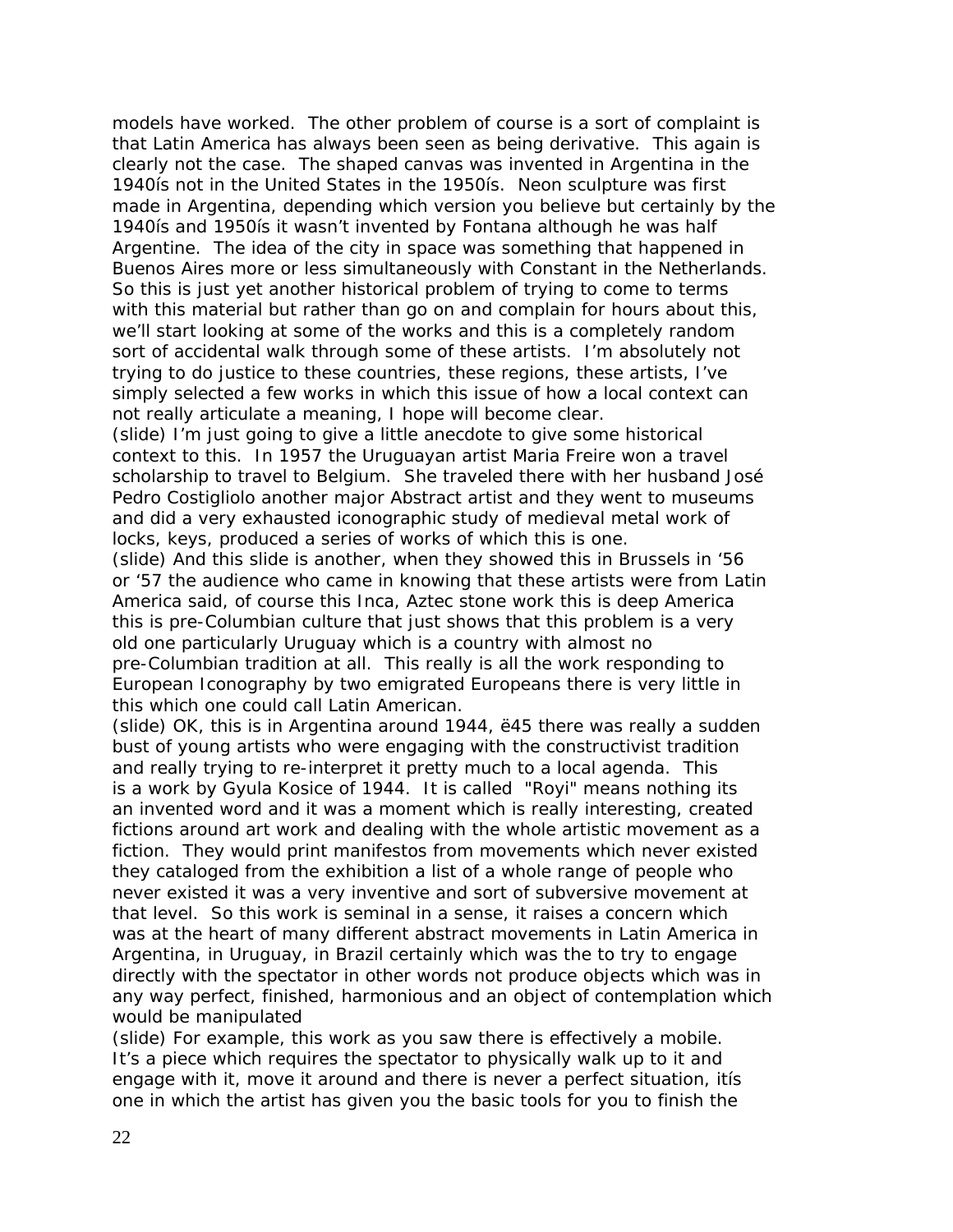work. And this is an attitude which is extremely common. There are other attitudes you know there is also the far more classical kind of formalism which I'm not really going to go into today.

(slide) Here ís another work from this movement, the Madi movement it's called. This is a work done by Diyi Laañ of the late 1940ís.

And again the next slide we will again show you how it's a mobile and this whole kind of aesthetic of the game of the toy of something to play with to complete which was not absolute in the sense that Constructivisim is usually a very rich idea and one which on a local level is extremely significant. The art world in Buenos Aires in this period was extremely conservative in the sense that even modern art was considered in terms of the master-piece. The artists who were admired, the modern artists Berni, Pettorutti were still producing objects that were recognizably art however difficult the image would be, it was still something you stood in front of, contemplated and found beautiful, challenging, whatever your viewpoint was. This was very much an engagement with trying to break down that distinction and relate to a viewer in a different way.

(slide) This is even more extreme. This is a work from 1944 again by Gyula Kosice it consists of no more than metal bands riveted together which again had been manipulated and there is something significant in the material of this piece. Gyula Kosice made his living making hand bags and this was considered, this was a working class profession and the advanced artistic fair was very much reserved to the patrician aristocratic class so to take the tools of his trade these are the metal bands which reinforce the hand bag, simply staple them together and leave is around for someone to play with is socially as well as aesthetically transgressive and this is part of the sense I'm trying to get to.

(slide) Here is an even more extreme example of some works which are now lost but these were basically assemblages of junk by Kosice things that were lying around in the workshop, simply thrown together, the photograph was taken and that was the end. We're very much closer to a aesthetic of dadaism or futurism but pretty much working within a constructivist tradition.

(slide) Utopian desire to transgress the art object is something that is very common and this is a project by the same artist, by Kosice which was to create cities in space, I made referral to this earlier, and the labels are reversed, these are places where you can feel like where all of the, it's a negation of rationalism in the sense that these are not the ideal environment is not one in which there is good plumbing and the walls are transparent because its more hygienic these are places in which you no longer have any physical needs in which everything is simply pure experience and suspended in space. You have really gone beyond the need for art work because the whole situation of living has become radically transformed.

(slide) Picture of artist with the city in space.

(slide) This is the neon work which one could conservatively date to 1952 but its probably earlier, the subject is of much dispute.

(slide) Just to show that it wasn't all about moving into space and having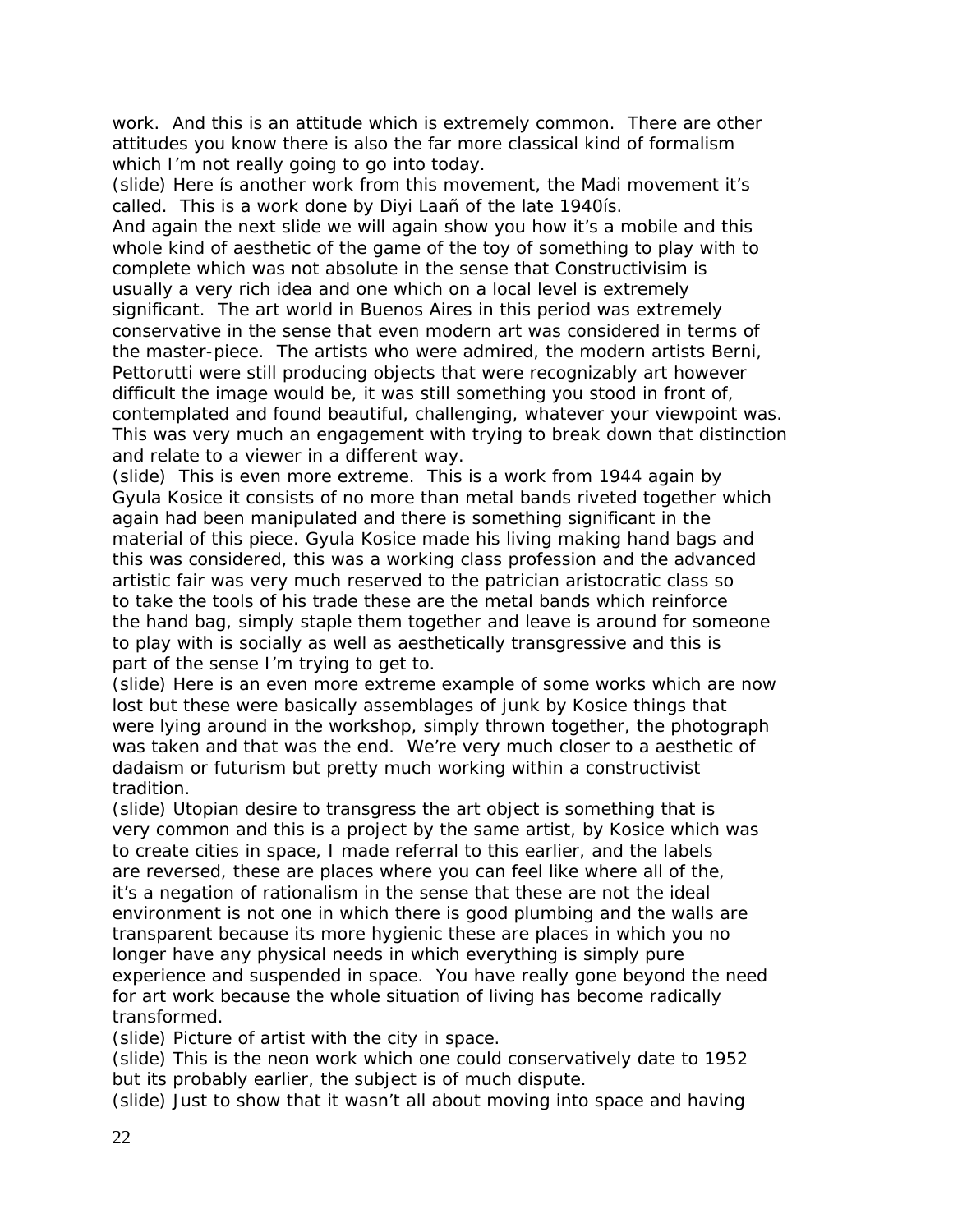transcendental experience there was also this when I mentioned the shaped canvas and structured frame, this kind of work was being produced in the mid 1940ís in Buenos Aires. This is by Rhod Rothfuss he's a Uruguayan artist.

(slide) And there is another example and obviously this is challenging the status of the rectangle as being a left over of the window of perspective of the whole Western art tradition.

(slide) This is a work by Raul Lozza who is a very bizarre figure who invented a mathematical equation to completely get rid of any sense of optical illusion even in Abstract art he was concerned with abstraction as we understand it still had effects of recession through color, through form so he invented an equation, "qualimetría" which would be a way of measuring the quality of the form and it was not only the but the sides, the angles to create an art work mathematically in which there will be absolutely no illusion of any kind at all. The equation is obviously fictitious although he denies it, he has been denying it for the past fifty years but it really doesnít work. These works, weather you like it or not are made in a completely different way, some of it is the sort of fictioning that I was referring to before.

(slide) Move up the continent to Brazil, this is a work by Lygia Clark the so called Bichos of the 1950ís where obviously this is a development of that idea we were looking at before, this is a work which requires hinged pieces of metal and it absolutely requires the viewer to reconfigure in any number of ways and the title, Bicho which means animal, is how we're incorporating this organic element into this most severe pure geometry. (slide) This next slide that's going to come up is a work by Lygia Pape it's 1959, it's called "Book of Creation" and all of you who missed the exhibition at the America's society last month and didn't see this work, I'm going to show it to you again but it's an example of this desire to integrate geometry and the viewer and the wider world, to call it something. Just to explain what it is, it's a book which consists of 14 pages of colored cardboard which have a narrative which is the creation of the universe and this narrative in fact requires the viewer to read each page by touching and by doing various things to the page but each of these is absolutely pure geometry there's not a single element of representation. (slide) This page for example is the recession of all the water, so this is when the water receded at the beginning of creation, and it consists of three pieces of cardboard and you remove one, one, one and that's, you have this visual metaphor in the purest geometrical form. This is the measurement of time when man discovers time. Itís a piece of cardboard again with this red circle and you can basically, one form disappears within the other.

(slide) The invention of the wheel, this again falls back onto two dimensions. I should say something about the photographs, this is a work which can be presented in a gallery setting but one of the ways she presented is was to take the art work effectively for a walk, take it out into the city, in this case into Rio, and place it into everyday situations where there would be a dialogue between this reductive pure form, the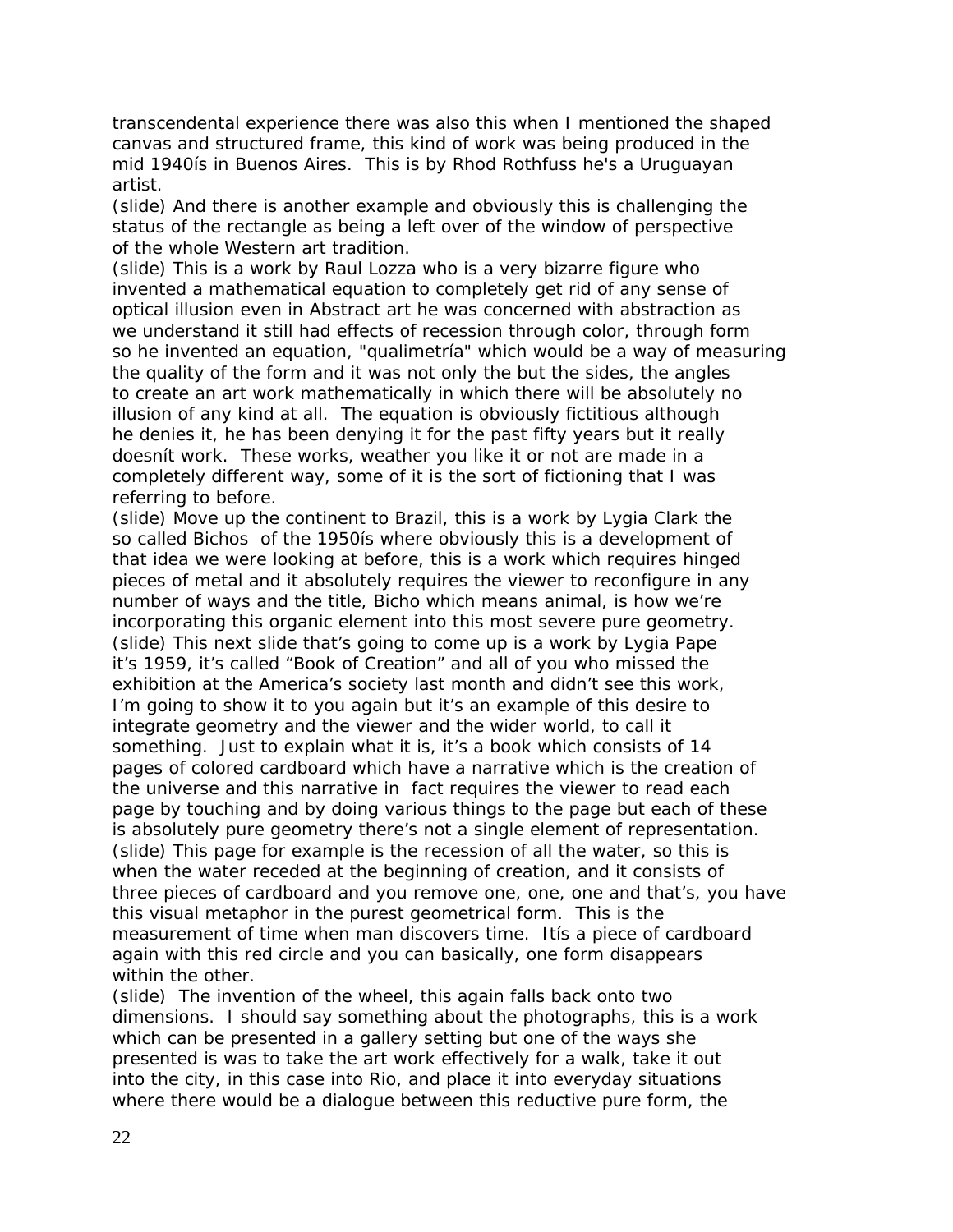spectator and the broader sort of social context without there being any contradiction.

(slide) This is the discovery of Fire.

(slide) This is when man sows the soil which is a perforated piece of card displayed on a news stand.

(slide) This is the Solar System.

(slide) It's within a telephone booth, and it's when man discovers that the earth is round.

(slide) This is they key of navigation, boats.

(slide) So this is something that has been very characteristic of a great deal of abstract art produced in Latin America, this failure to see a contradiction between pure geometry and a broader engagement with the social, the personal, the psychoanalytic, in each case it takes very different forms and here I have not referred to the work of Helio Oiticica, which most of you probably know, or to the later works of Lygia Clark but it's very much within this vein. So one of the more interesting ideas that was discussed and presented at this time was by Mario Pedrosa who was a main theorist of the group and he proposed Art History as rather than being a series or sequence of influences or the development of a style he made the suggestion that Art History should be seen as a series of questions to be resolved in different ways, in other words in a non-hierarchical, non-linear fashion and this is, really seems to be a very promising idea for dealing with this kind of art. What you get rid of is these dichotomies of first world, third world, here, there, first, last, whatever, us, them. I'm just going to steal an idea from Nicolas Guagnini who is in the audience who's an artist and curator, and this is a show we're going to present again at the America's Society, I apologize again for the institutional propaganda. These were works that were produced by Cesar Paternosto, an Argentine artist who has lived in New York for the pact thirty years. These were made in 1969, ë70 and ë71 where as you can see the front of the canvas is completely blank and all of the painting happens on the side so here he is obviously working within, very much within a North American context of minimalism of the shaped canvas and how its understood in American terms.

(slide) Here is another one which is made up of multiple pieces.

(slide) This is an exhibition view from 1971.

(slide) And this is another Brazilian artist of the late 1950ís, Willys de Castro, who never knew, Paternosto never knew de Castro work and de Castro never knew Paternosto work. They belonged to very different contexts. This is very much within the Brazilian concrete tradition and I don't know if you can read it but this is an art work which comes at you perpendicular and again it's painted on the side so what would happen, this was the proposal I found to be a very rich one, what would happen if one could place artists together with out raising the issue of who influenced who, who was the first, who was the last, who did it best, who did it worse but rather say there are obviously works which can be in dialogue by themselves and still belong to two local and different traditions and I think somehow this is being the subject what we have been talking about tonight which is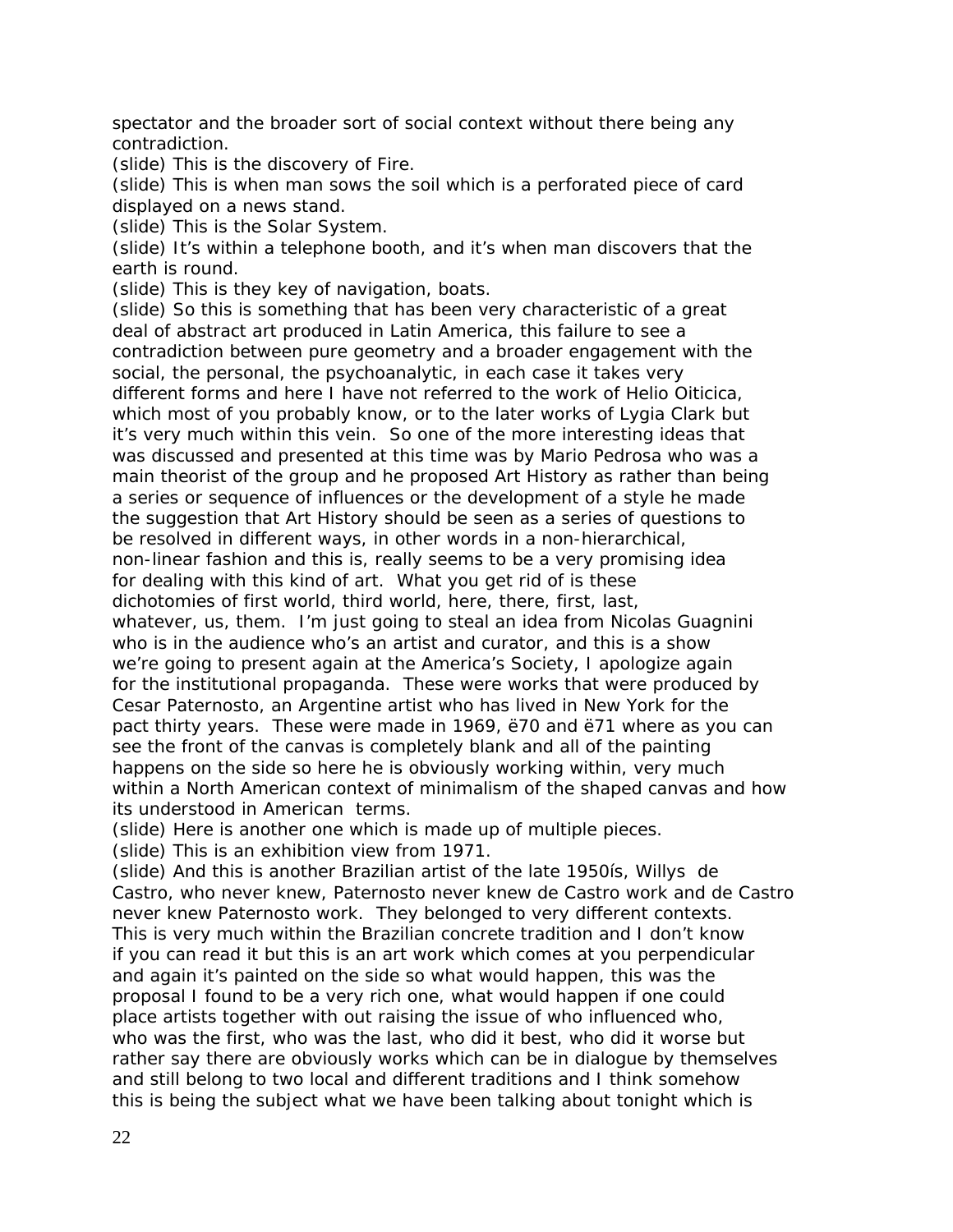how this trans-culturalness as trying to deal with the local and specific and the universal without there being a conflict

#### Graciela Hasper

Before taking questions from the audience, I would like to invite the panelists to ask questions among themselves or to expand or revise their presentations.

#### Barry Scwabsky

Something that really struck me is how Gabriel's presentation seemed to circle us back to something that I saw in Monika's, particularly with the sculpture of Kosice made out of these, the metal framework from the handbags which sort of took me back to the sculpture made from the combine parts in the movie and I think something I was a little bit surprised, well not surprised but I was wondering how you would talk about that in terms of the subject of abstraction because I saw it instead of or as much in terms of the question of the ready-made in this case the way a certain kind of abstraction always seems to raise the possibility of becoming, so to speak, a ready-unmade. That is to go back to being ordinary things of use that are not necessarily visible to everyone as art objects in a sense I think a work like Kosice is also deliberately courting this same kind of risk and somehow I think that what abstraction sometimes shares with the ready-made is in fact this risk of unrecognizability as art and I'm just curious about how that's seen in different contexts. In a sense the movie perhaps from a somewhat Philistine view point presents that as possibly a weakness of art maybe Kosice would see it more of a strength of art that it can disappear.

## Gabriel Perez Barreiro

I think that's true and that's one of the things that's fascinating about abstraction, to see it in these ways and certainly I think Kosice's work was kind of asking that question. He produced many kinds of work which perhaps lesser(?) but the work which I think really does speak to this is the later work of Lygia Clark where some of the works consist of nothing more than a plastic bag and a stone so there is obviously absolutely no value attached to the material, to the putting together of these materials but these were objects which were to be used in a therapeutic or psychoanalytic setting. In other words, you were to get these, touch them against your face and they were just tools to provoke experience and to get you to talk about or to experience from sort of deep within. So I think this whole idea of art as a tool for something else is something that's very common and it's there in the work of Kosice . It's absolutely central in the work of an artist like Lygia Clark where it's trying to emphasize the value of art as a form of communication or as a possibility for channeling communication rather than being anything that in itself has any inherent value. It's different from a ready-made.

Barry Schwabsky This kind of therapeutic...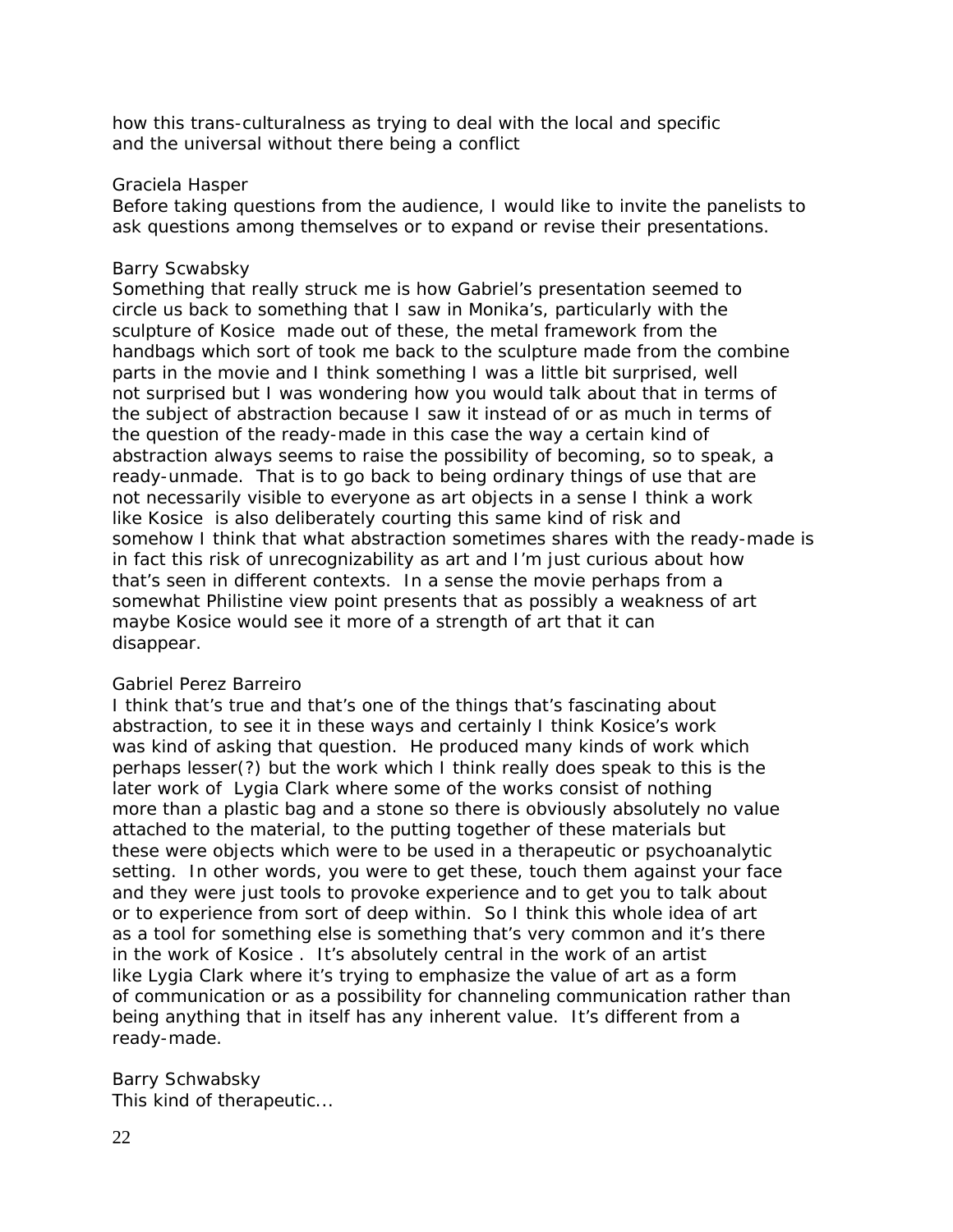### Monika Szczukowska

I only wanted to say that I think Krasinki's work, I would connect it on the line from abstraction to absent and that's why the movie was referring some way to it because once you don't see as an artist, reason to do abstract art because the notions associated with it were being ridiculed so what do you do next and if Krasinki's he was talking a lot about how the simulation of painting a blue line on a flat surface and the act of putting the scotch blue tape all around marking the space in that way itss still kind of removing the space of painting onto the architecture of space.

### Barry Schwabsky

I guess just from my point of view that the kind of gesture seems to maintain the enigma of art and the question of its existence or nonexistence where as Lygia Clark's effort to render art therapeutic actually seems to give up on the enigma and actually to want to direct the meaning or the usage of the object in a way that actually does remove it from the realm of art.

### Gabriel Perez Barreiro

I agree in a sense and I think that actually we are going to trace back that kind of idea when we have to go to Mondrian which is really where a lot of this original idea comes from which is that absolute desire to create an art which is totalizing. I think that reinterpreted through Lygia Clark for example is still necessary there is, I agree, this absolute utopianism to it, it does take away some of the range of possibility.

## Carina Plath

I had a question to Gabriel about the show which you talked about in the last minute and I was wondering if you would put the last artist show next to a painting by Judd for example, in the show and you would say that just look at these objects and not in terms of difference so that's how I understood and you can correct me if I'm wrong but the question is if you are not thinking of this question of abstraction as a universal language which abolishes the differences where you can understand the difference between an abstract Europe and an abstract in America.

#### Gabriel Perez Barreiro

Yeah, it's kind of funny that you should mention that and I don't know how much I'm allowed to say but originally this exhibition was part of a two exhibition sort of series and the other one was taking the work of The Paternosto together with the work of Judd where there is a very interesting contemporaneity to their work. They were produced at the same time in the same place, one artist became famous, one fell into oblivion, this is one of the things that happens. I would love to do that show, I can't because of my constitutional mission which reduces, I can't deal with the United States, it's just one of those things, but yes, the logical extension of this model is absolutely to not limit yourself to any particular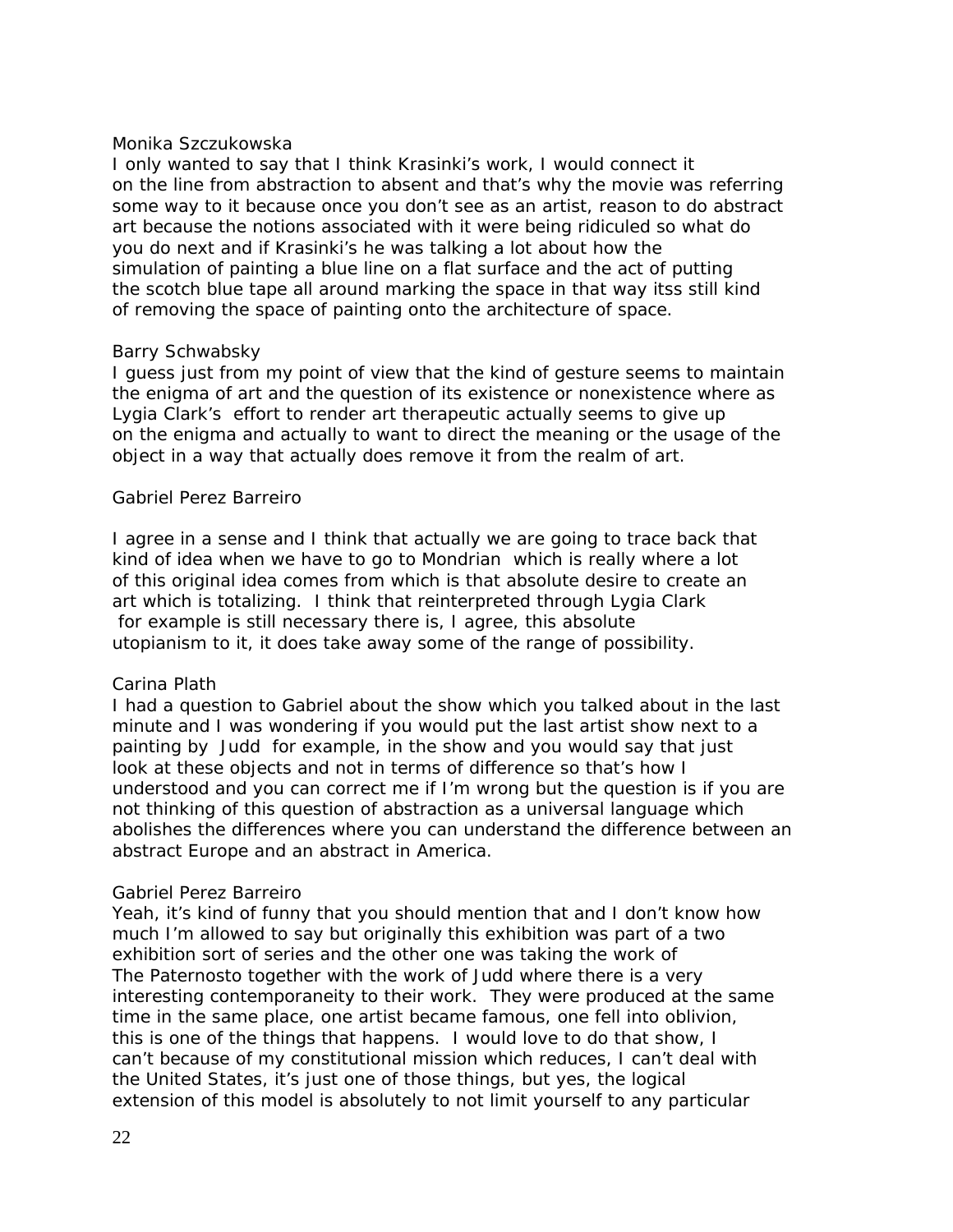geography without a doubt.

### Carina Plath

The question I have is then do you really think you can grasp the difference if you just show these objects or do you need to somehow meditate the context in which the work has originated?

### Gabriel Perez Barreiro

I think essentially you do both. The risk of this model is obviously to say that all of this is the same and local context does not matter, of course local context does matter and a local context will give you the meaning of each of those particular works. Now that doesn't stop the works being in dialogue with each other and that's where I think it's interesting to maintain these two things simultaneously. These come out of a specific production and it also functions on another level which has nothing to do with that.

### Graciela Hasper

I would like to invite any comments from you, from the audience.

Audience David Reed: …

### Barry Schwabsky

Yeah, actually when you said …

is a particular thing but she threw herself into that oblivion with a certain sense by rejecting her own previous work. Obviously there are many artists who are part of a context that I consider my context and some of them are not known outside of that context and others are hardly known within the context itself some artists travel, you know the way that some (?) travel and some don't it goes both ways one of the questions that came into my mind tonight was well, why do we understand, or think we understand Gerhard Richter (?) so well in New York? I mean to me we can almost receive him as a New York artist and probably in a very different way than he's perceived in Germany I think 'ím far from unusual in saying that I haven't the foggiest idea what anybody gets out of looking at an Imi Knoebel painting you know and I think that you know maybe it's my problem but in fact his work has had very little impact in New York even though he's constantly cited if you go to Germany or if you go to Art fairs any where else where there are German galleries represented, you see that he is represented as a major artist in Germany. I don't know why certain things communicate easily and others don't as a kind of theoretical proposition I can discuss it in certain cases and give my hunches in this particular case I don't have a hunch but... (audience) Well, it's also a case in which there is not much work and it's hard to get and show and so on... (audience)

Well there is this tremendous myth about New York and that Greenberg defines modernism in New York and has the pleasure of having been just the one powerful voice which he was but none the less among many voices and passing on certain things that he got from artists and as well his own thought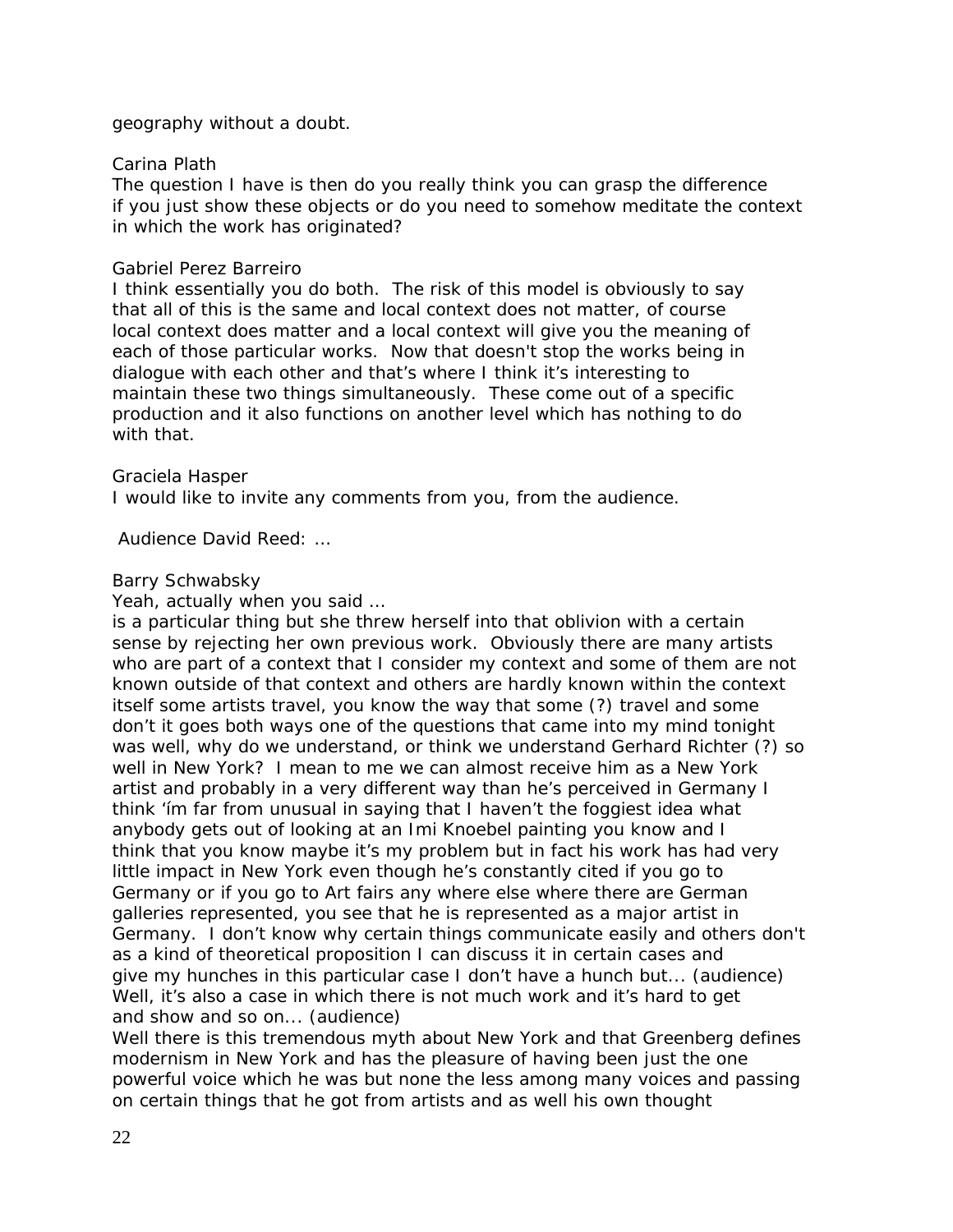developments but you know he was in a dialogue with other people many of them did not agree with him.

Audience Amy Rosemblum…

Audience Nicolas Guanini…

## Gabriel Perez Barreiro

All I can say is I think you're right and it sucks. It's kind of really irritating that this kind of art should lead you back into essentializing identity issue, it's really stupid but I can see your point that it does happen in terms of, I guess the other question is the simplest form of saying is to ask back, what else (?) to each of these works and not necessarily try to follow that route of an essentializing identity, see what else happens I actually don't know.

# Barry Schwabsky

I always remind people of the Ad Reinhardt cartoon where the guy goes up to this abstract painting that's just made up of a bunch of lines and he says, ha ha, what does that represent in and the painting, the lines somehow sort of turn into this face that's looking back at him and says, What do you represents Which I believe is another way of saying that wanting to throw the question back out. Whatever question you ask of abstraction there is an answer somewhere but there is also the possibility that's there to question your question and I think it's more interesting to take it to that level.

# Carina Plath

I think I have in my presentation taken very little to take abstraction in Germany and I see how they go or don't go together which probably would not have been the question that I would have chosen myself but somehow there comes a doubt of if really abstraction is the right question or is the model to think about for Germany at this point but for me it seems also for Germany it seems kind of absurd at this point to ask it that way and but the question I have was really more, is really a doubt if one can claim that abstraction is a certain genera or is a very specific set of questions still and if not rather on the contrary you have certain issues which can be addressed every form somehow and which can be addressed more interestingly for other forms, for example, so I'm not really sure I think for Germany it's really difficult to say, perhaps it's different for Latin America or different for Poland, but I might...

# Monika Szczukowska

The result in this discussion working in Eastern Europe or Central Europe around acquiring a idea of certain language and if you were thinking a simple way of abstraction as universal and about contemporary art then is it the issue of acquiring the language or is it the issue of supporting mechanisms of the arts and you can start from different points of view like many are for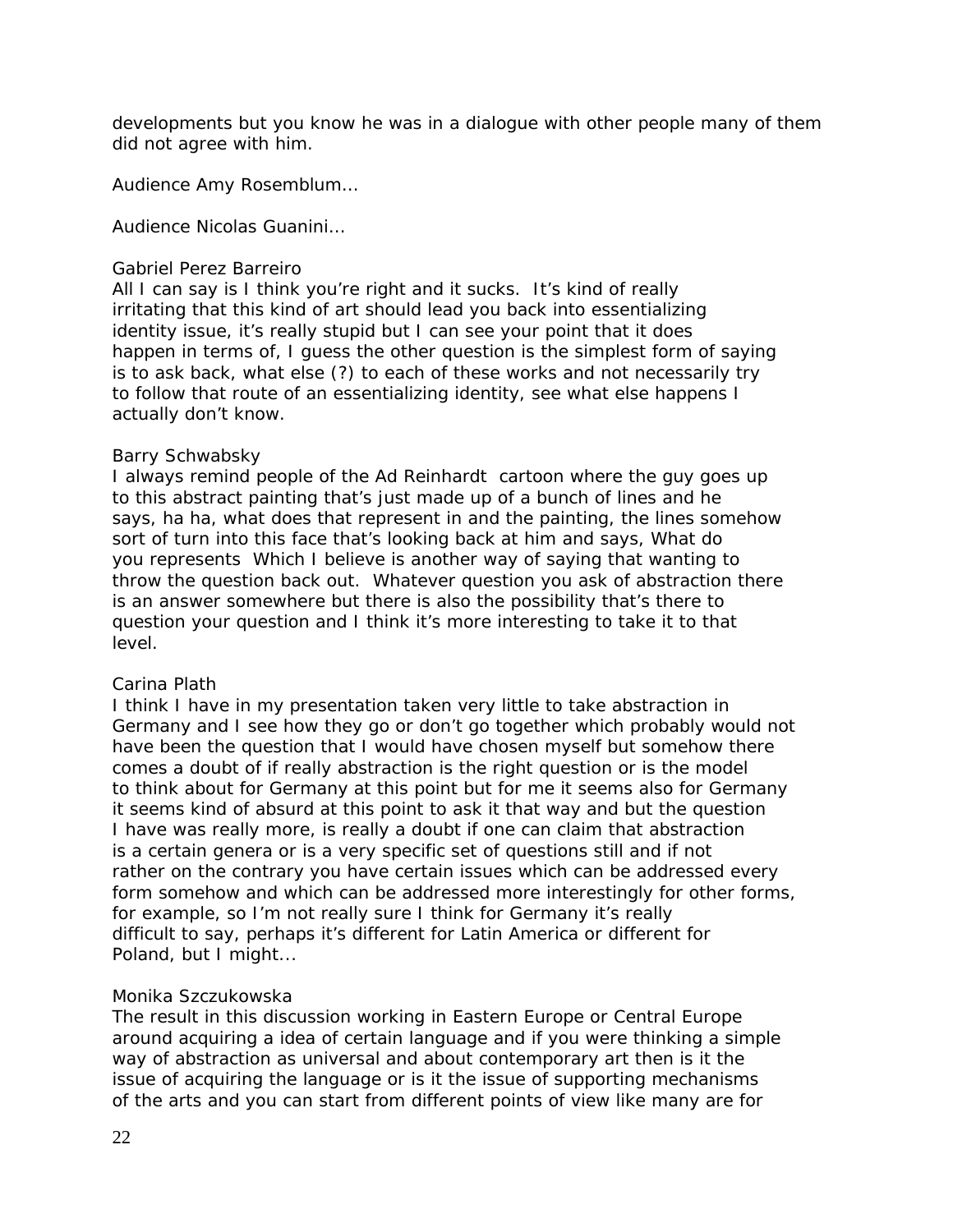education of the artists, translations of the critical art texts from different parts of the world in which we lack so if you are lacking translations of texts if you are lacking translations of texts so then how you can establish a dialogue I think it's very different then.

### Gabriel Perez Barreiro

Just to speak to that. That's one of the interesting things about the way that abstraction has traveled or influences have traveled and one of the points about translations and texts is that knowledge is an extremely pertinent one at least for example in Argentina where what you have, what magazines traveling with reproductions in them so people were looking at the history of abstraction in the wrong order in a fairly sort of arbitrary and random way and with texts that were either not available or in a language that nobody could read so everybody was convinced that Mondrian and Malevitch were basically mathematicians concerned with rationality, no one had any idea that they were talking about philosophy and spirituality in any of this and they also called the works were different the painter Alfredo Hlito who was sort of hard edged, straight of straight Swiss school formalist, when he first traveled to Europe in 1952 I believe it was, and first saw a real life Mondrian had the shock of his life because he realized it had actually been painted there was a painterly quality to this which of course was lost in the reproduction and at that point totally gave up how any abstraction and went into sort of very loose (?) of impressionist kind of word painting from which he never really recovered so there's this wide misunderstanding in translation is so important because one has to look at what information arrived and then start there and how is that made into something dynamic, useful, interesting, stimulating and it has nothing to do with correctness it has to do, itís all relative and that's where the local really becomes important.

Audience…

Barry Schwabsky

I don't really understand the question. What is the transgression that you're...

Audience; Where do the forces that bear on the conversation between not only the object and a translation of the object but the forces that bring the translation on and to the object and if for example we take two different pieces that look alike from completely different places and say look, abstraction occurs in vastly different places and they look alike right then this seems like potentially transgressive knowledge... So I'm asking how can you can digest transgression that are bearing on this evolution ?

## Barry Schwabsky

But sometimes there is no translation I think that's part of maybe what I think you're getting at but you know very often the supposed dialogue is an imaginary dialogue or failed dialogue and that people are getting answers back to questions